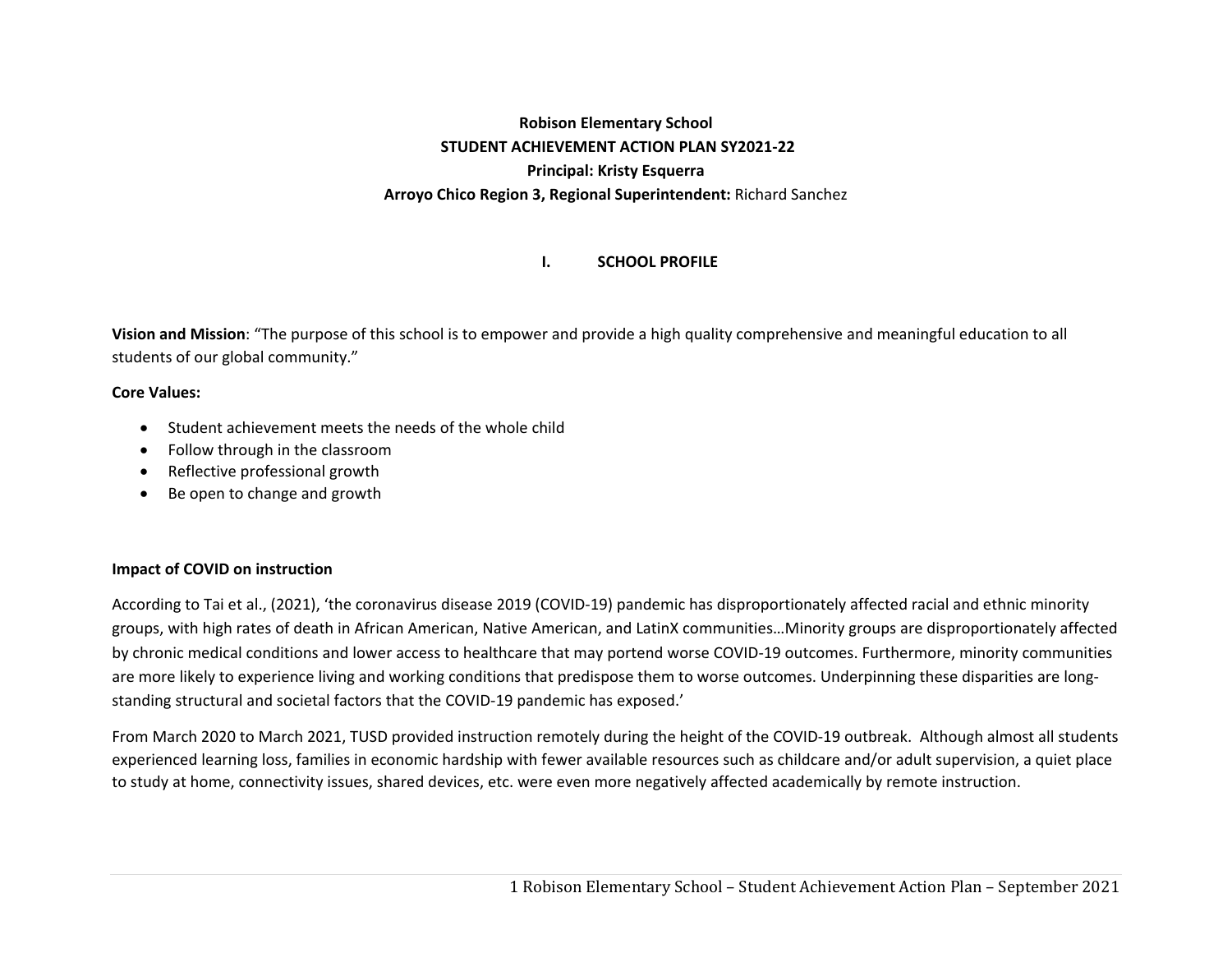| Impact of COVID-19 and Learning Loss: TUSD Students in Grades 3 - 8 Percent Proficient on |                    |            |                 |  |         |         |                  |  |
|-------------------------------------------------------------------------------------------|--------------------|------------|-----------------|--|---------|---------|------------------|--|
| State Testing Broken by USP Ethnicity                                                     |                    |            |                 |  |         |         |                  |  |
|                                                                                           | Math<br><b>ELA</b> |            |                 |  |         |         |                  |  |
|                                                                                           | 2018-19            | 2020-21    | <b>ELA Loss</b> |  | 2018-19 | 2020-21 | <b>Math Loss</b> |  |
| African Am.                                                                               | 28%                | 17%        | $-11%$          |  | 24%     | 9%      | $-15%$           |  |
| Hispanic                                                                                  | 30%                | <b>20%</b> | $-10%$          |  | 27%     | 10%     | $-17%$           |  |
| White                                                                                     | 48%                | 39%        | $-9%$           |  | 46%     | 27%     | $-19%$           |  |

## **Estimated Time to Reach a C Letter Grade**

The current ADE school grade is a D. The state has initiated a new state test and has also adjusted the state accountability model. The impact of these changes is unknown and consequently, the estimated time to improve the state letter grade determination may need some flexibility. The academic goals for subgroups and for the entire school are both realistic and rigorous. With these state considerations in mind, the estimated time for Robison to increase its letter grade from a D to a C could be one year or two years depending on changes to the test and the letter grade model.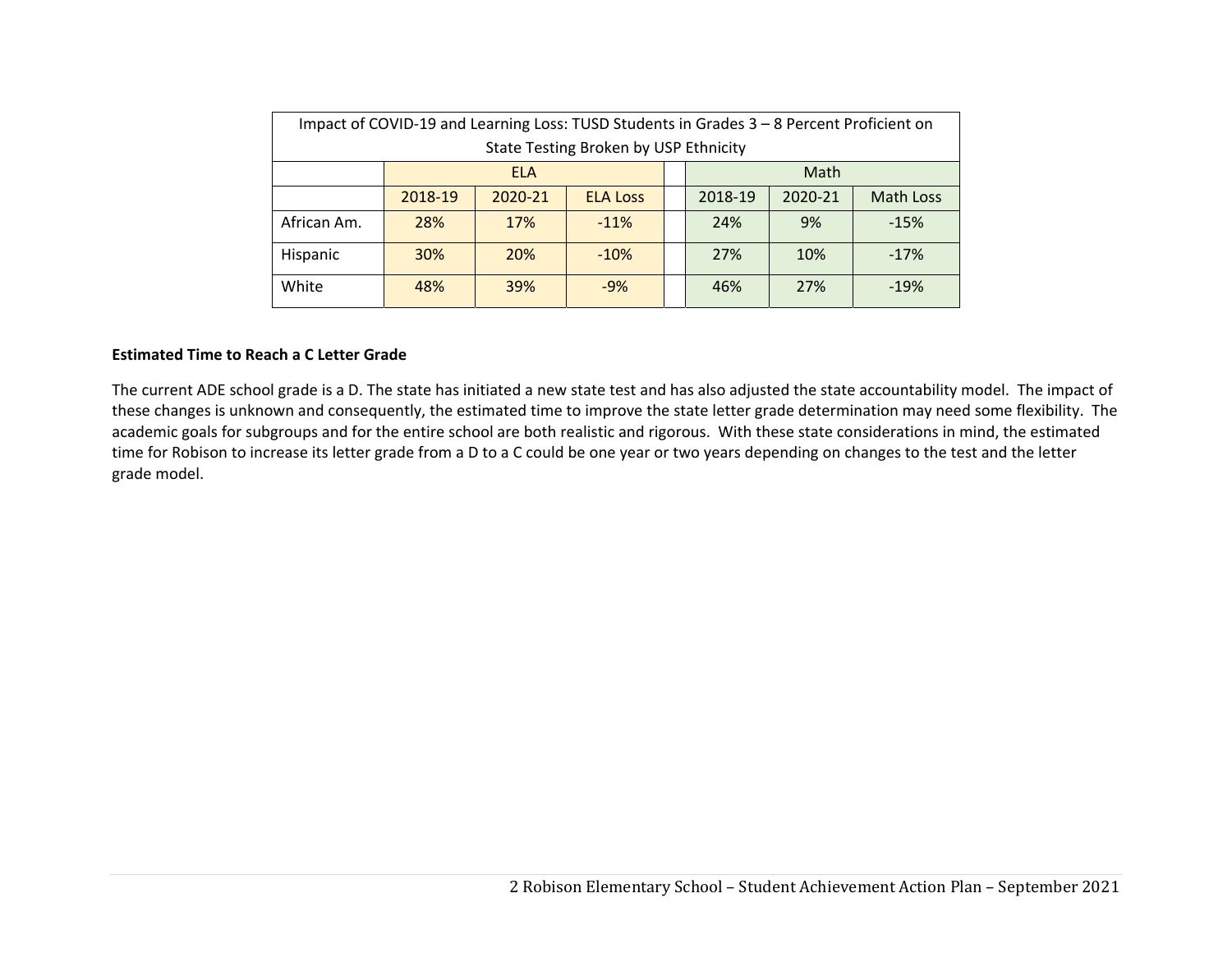#### **Student Profile:**

| White                   | <b>African American</b> | <b>Hispanic</b> | <b>Native American</b> | <b>Asian American</b> | <b>Multi-Racial</b> | <b>Total Number of</b> |
|-------------------------|-------------------------|-----------------|------------------------|-----------------------|---------------------|------------------------|
|                         |                         |                 |                        |                       |                     | <b>Students</b>        |
| 22                      | 15                      | 198             |                        |                       |                     | 247                    |
| <b>English Language</b> | <b>Exceptional</b>      |                 |                        |                       |                     |                        |
| <b>Learners</b>         | <b>Education</b>        |                 |                        |                       |                     |                        |
|                         | <b>Students</b>         |                 |                        |                       |                     |                        |
| 24                      | 47                      |                 |                        |                       |                     |                        |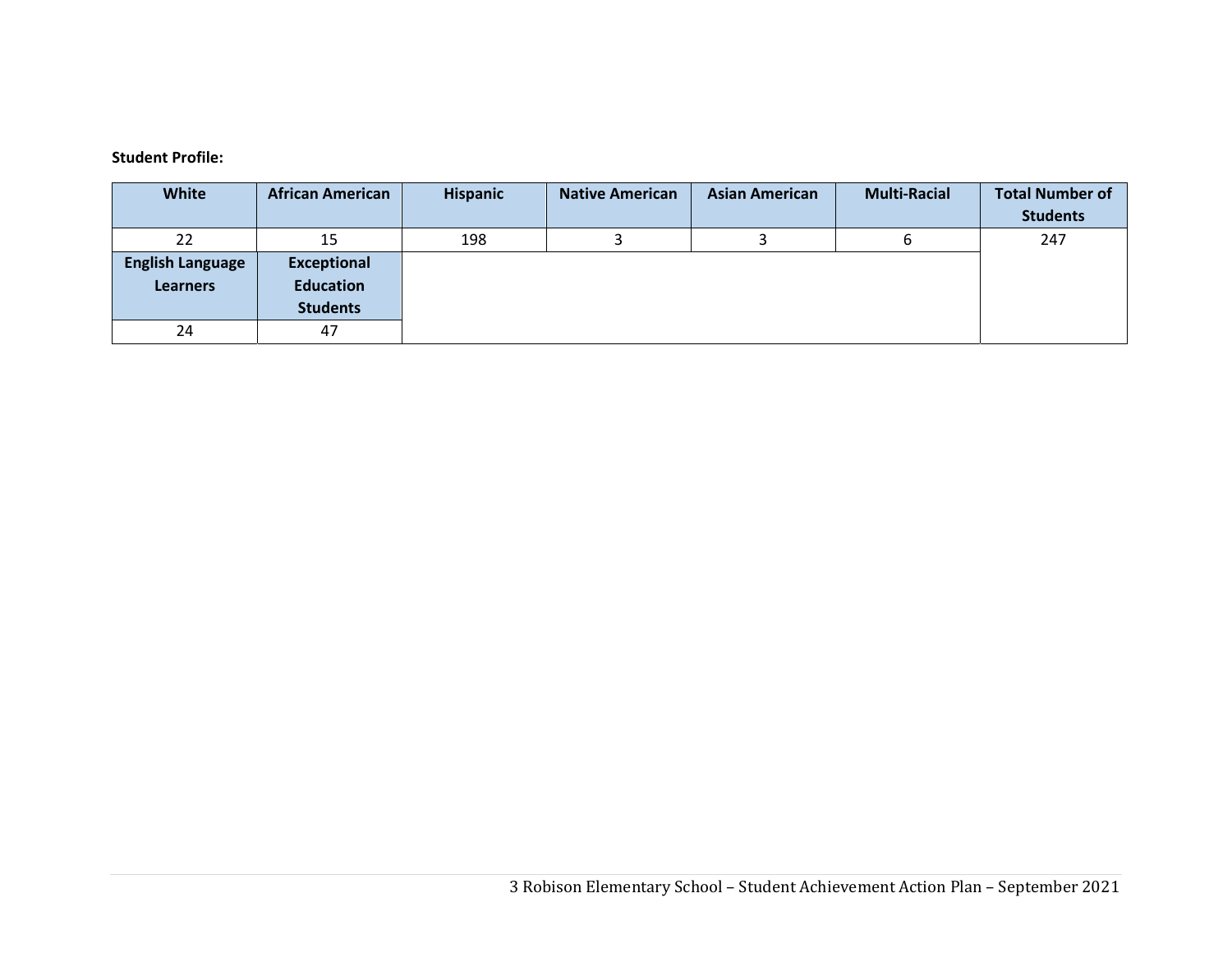## **Limitations of 2020‐21 AzM2 data as a comparison to other years**

 $\Gamma$ 

When reviewing the findings from state testing during remote instruction and COVID‐19, please note that participation rates among students taking the state assessment were so low, especially in high school, that caution is needed when drawing conclusions about student performance at the district level and statewide. It is recommended against making a simple comparison to prior years' performance data because of the instructional challenges caused by COVID‐19, low student educational engagement/participation rates, and family trauma. Both at the district and the state level, learning loss is evident, especially among our youngest grades. TUSD had only a 57% participation rate for state testing and so the data may or may not be representative of the district as a whole.

| AzMERIT Difference in ELA Percent Passing Comparison of TUSD and the State<br>by Grade and Subject |         |                 |         |                 |  |                 |              |  |  |
|----------------------------------------------------------------------------------------------------|---------|-----------------|---------|-----------------|--|-----------------|--------------|--|--|
|                                                                                                    |         | <b>ELA 2019</b> |         | <b>ELA 2021</b> |  | <b>ELA Loss</b> |              |  |  |
| Grade                                                                                              | TUSD %  | State %         | TUSD %  | State %         |  | <b>TUSD</b>     | <b>State</b> |  |  |
|                                                                                                    | Passing | <b>Passing</b>  | Passing | <b>Passing</b>  |  |                 |              |  |  |
| 3                                                                                                  | 38%     | 46%             | 21%     | 35%             |  | $-17%$          | $-11%$       |  |  |
| 4                                                                                                  | 40%     | 51%             | 29%     | 44%             |  | $-11%$          | $-7%$        |  |  |
| 5                                                                                                  | 43%     | 52%             | 32%     | 45%             |  | $-11%$          | $-7%$        |  |  |
| 6                                                                                                  | 27%     | 42%             | 19%     | 35%             |  | $-8%$           | $-7%$        |  |  |
| $\overline{7}$                                                                                     | 26%     | 41%             | 19%     | 38%             |  | $-7%$           | $-3%$        |  |  |
| 8                                                                                                  | 24%     | 38%             | 17%     | 35%             |  | $-7%$           | $-3%$        |  |  |
| 9                                                                                                  |         |                 |         |                 |  |                 |              |  |  |
| 10                                                                                                 |         |                 | 19%     | 32%             |  |                 |              |  |  |
| 11                                                                                                 |         |                 |         |                 |  |                 |              |  |  |

| AzMERIT Difference in MATH Percent Passing Comparison of TUSD and the<br>State by Grade and Subject |         |                  |                  |         |  |             |              |  |  |
|-----------------------------------------------------------------------------------------------------|---------|------------------|------------------|---------|--|-------------|--------------|--|--|
|                                                                                                     |         | <b>MATH 2019</b> | <b>MATH 2021</b> |         |  | Math Loss   |              |  |  |
| Grade                                                                                               | TUSD %  | State %          | TUSD %           | State % |  | <b>TUSD</b> | <b>State</b> |  |  |
|                                                                                                     | Passing | Passing          | Passing          | Passing |  |             |              |  |  |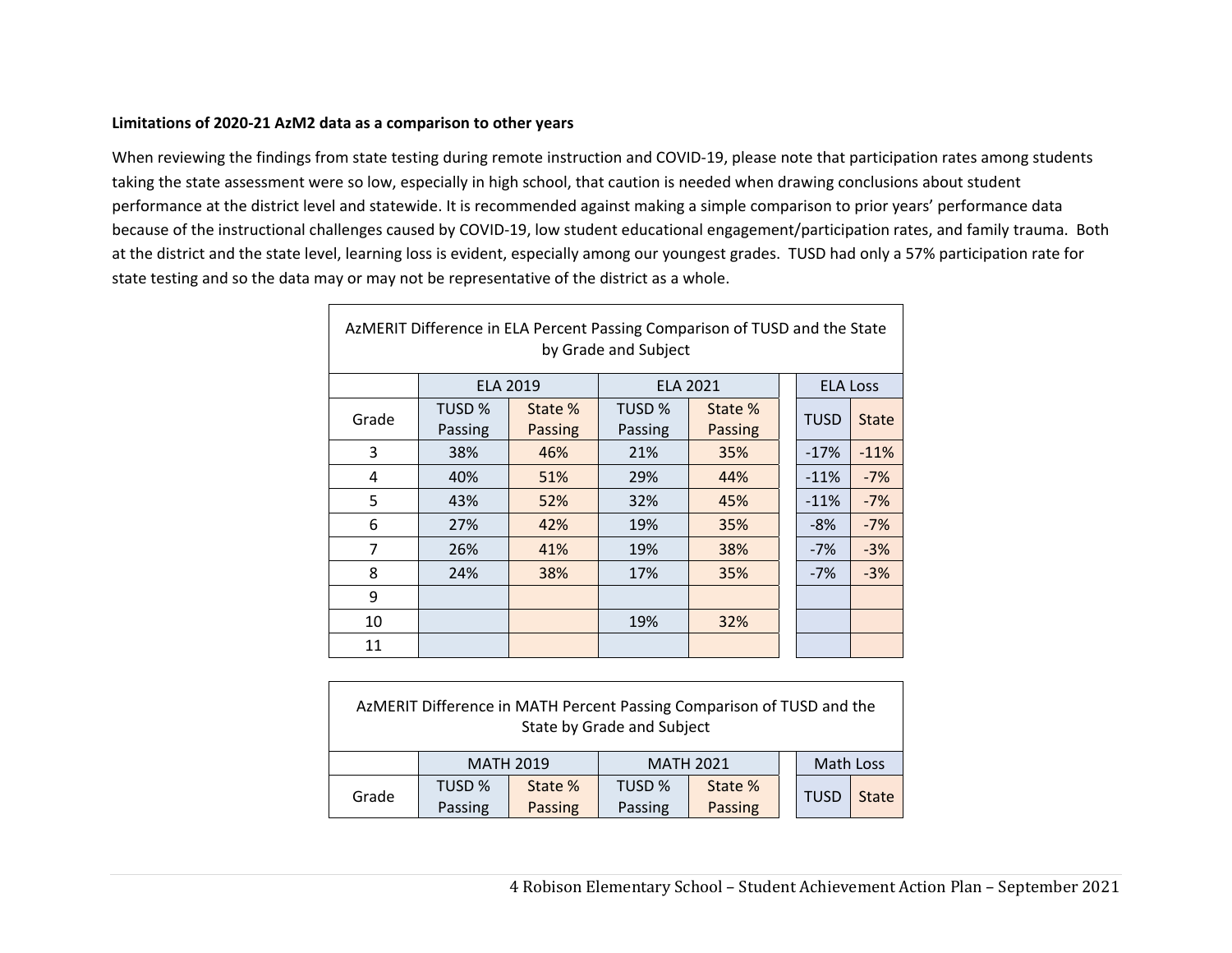| 3      | 42% | 51% | 18% | 36% | $-24%$ | $-15%$ |
|--------|-----|-----|-----|-----|--------|--------|
| 4      | 36% | 48% | 16% | 34% | $-20%$ | $-14%$ |
| 5      | 36% | 46% | 16% | 31% | $-20%$ | $-15%$ |
| 6      | 23% | 41% | 8%  | 29% | $-15%$ | $-12%$ |
| 7      | 22% | 38% | 12% | 30% | $-10%$ | $-8%$  |
| 8      | 18% | 32% | 9%  | 26% | $-9%$  | $-6%$  |
| Alg I  |     |     |     |     |        |        |
| Geom   |     |     | 13% | 26% |        |        |
| Alg II |     |     |     |     |        |        |

# **3 Years of AZ MERIT Percent Proficiency by Grade**

| 3 Years of AZ MERIT Math Percent Proficiency by Grade |                                          |                             |                                                  |                        |                              |                             |                                    |                             |                 |
|-------------------------------------------------------|------------------------------------------|-----------------------------|--------------------------------------------------|------------------------|------------------------------|-----------------------------|------------------------------------|-----------------------------|-----------------|
|                                                       | $\omega$<br>້ບັ<br>$\overline{ }$<br>201 | $\overline{a}$<br>Ġ<br>2017 | LO.<br>Ğ<br>$\overline{ }$<br><b>S</b><br>$\sim$ | $\omega$<br>ັບ<br>2018 | $\overline{a}$<br>ັບ<br>2018 | LO.<br>O<br>$\infty$<br>201 | $\omega$<br>$\overline{5}$<br>2019 | $\overline{a}$<br>উ<br>2019 | Ln<br>Ğ<br>2019 |
| <b>State Avg</b>                                      | 47%                                      | 47%                         | 47%                                              | 53%                    | 47%                          | 47%                         | 51%                                | 48%                         | 46%             |
| <b>District Avg</b>                                   | 39%                                      | 36%                         | 38%                                              | 43%                    | 36%                          | 37%                         | 42%                                | 36%                         | 36%             |
| Robison                                               | 29%                                      | 30%                         | 32%                                              | 22%                    | 21%                          | 14%                         | 30%                                | 6%                          | 3%              |

| 3 Years of AZ MERIT ELA Percent Proficiency by Grade |                                      |                            |                  |                       |                         |                                    |                                |                              |                                                          |
|------------------------------------------------------|--------------------------------------|----------------------------|------------------|-----------------------|-------------------------|------------------------------------|--------------------------------|------------------------------|----------------------------------------------------------|
|                                                      | $\omega$<br>$\overline{C}$<br>$\sim$ | ₹<br>$\overline{C}$<br>201 | ഗ<br>פ<br>$\sim$ | $\omega$<br>י<br>2018 | ↽<br>O<br>018<br>$\sim$ | ഗ<br>LD<br>$\infty$<br>⊣<br>$\sim$ | $\infty$<br>O<br>019<br>$\sim$ | ↽<br>(5)<br>ᡡ<br>◯<br>$\sim$ | ഗ<br>Ğ<br>$\overline{a}$<br>$\circ$<br>$\overline{\sim}$ |
| State Avg                                            | 43%                                  | 48%                        | 44%              | 44%                   | 47%                     | 48%                                | 46%                            | 51%                          | 52%                                                      |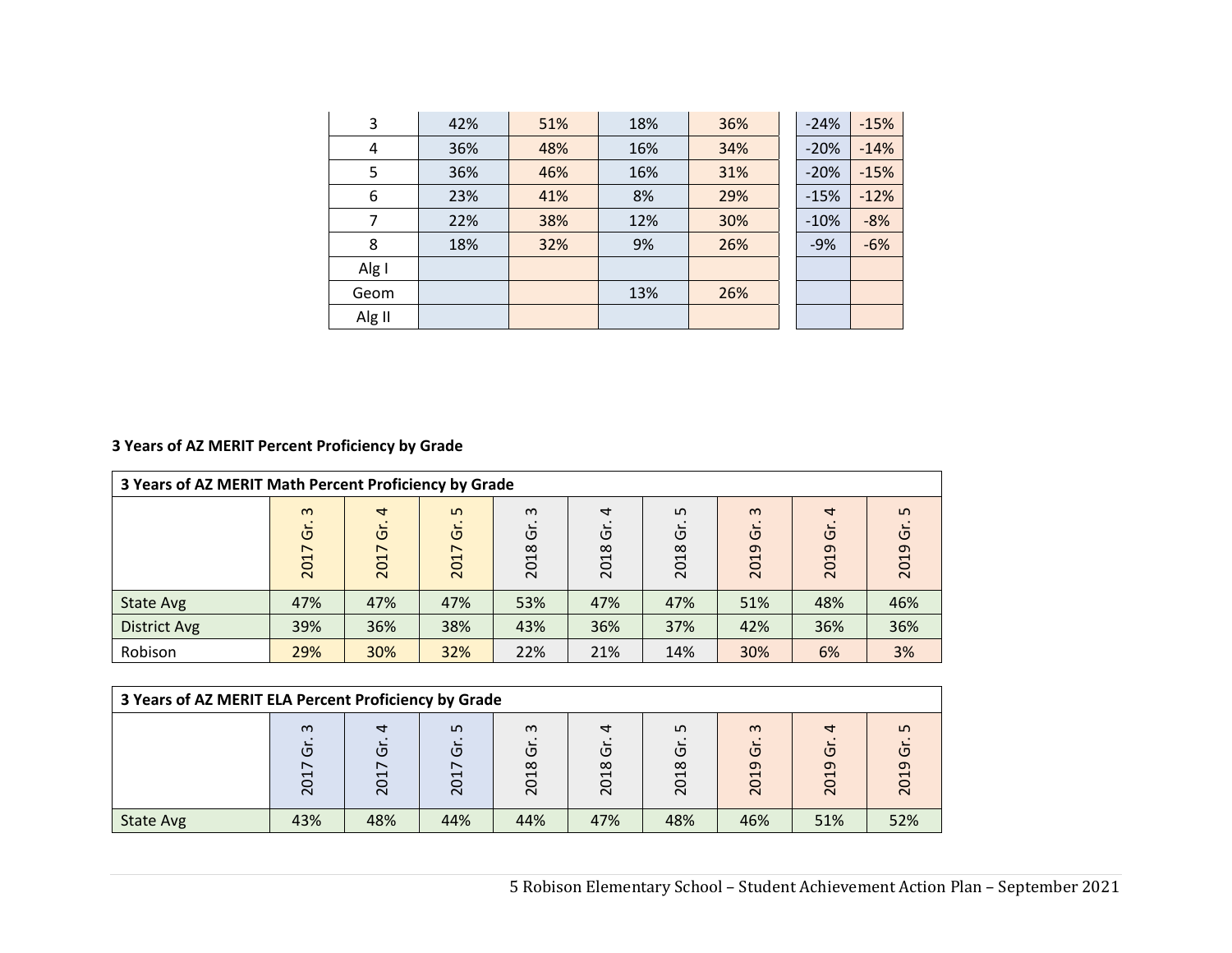| <b>District Avg</b> | 34% | 37% | 32% | 35% | 38% | 37% | 38% | 40% | 43% |
|---------------------|-----|-----|-----|-----|-----|-----|-----|-----|-----|
| Robison             | 16% | 35% | 25% | 14% | 15% | 19% | 23% | 23% | 14% |

| 2018-19 AZ MERIT Percent Proficiency<br><b>Broken Out by USP Ethnicity</b> |      |            |  |  |  |  |  |
|----------------------------------------------------------------------------|------|------------|--|--|--|--|--|
| <b>USP Ethnicity</b>                                                       | Math | <b>FLA</b> |  |  |  |  |  |
| White                                                                      | 5%   | 19%        |  |  |  |  |  |
| African Am.                                                                | 8%   | 15%        |  |  |  |  |  |
| Hispanic                                                                   | 13%  | 19%        |  |  |  |  |  |
| Native Am.                                                                 | NΑ   | NΑ         |  |  |  |  |  |
| Asian-Pl                                                                   | ΝA   | ΝA         |  |  |  |  |  |
| Multi-Racial                                                               | NΑ   | NΑ         |  |  |  |  |  |
| 11%<br>ΔIΙ<br>19%                                                          |      |            |  |  |  |  |  |

## **A. GAPS IN STUDENT OUTCOMES**

Based on data analysis, Robison Elementary School has identified the following gaps in areas of student outcomes. For each, Robison Elementary School provides a description of the gaps, including the desired state, the current reality, and an explanation of the identified gaps.

## **Achievement Gap is heavily influenced by SES**

The persistence of the achievement gap between White students compared to African American and Latino students has been an ongoing and perplexing issue in school improvement. Studies such as Reardon & Portilla (2016) and von Hippel et al., (2018) have demonstrated that academic achievement gaps are established at kindergarten entry, are heavily influenced by SES, and remain stable across schooling.

Since the 1970's, schools have shown little or no progress in closing the academic gap in test score performance. (Stiefel et al., 2006) The continuing focus on this issue undermines our faith in public education to provide all students with an equitable and quality education. Confounding this issue is the assumption that academic advancement is based primarily on individual ability or achievement. This assumption appears to confirm implicitly that the capability and motivation of students of color, especially African American students, is somehow lacking. To the extent that people assume that the achievement gap is evidence of the limited academic capabilities and outcomes among students of color feeds implicit (and explicit) racism that permeates American society and schooling today. (Hawley &Freitas 2020, unpublished paper.) Many studies over the last two decades have argued that poverty continues to be the primary catalyst for the achievement gap and confirm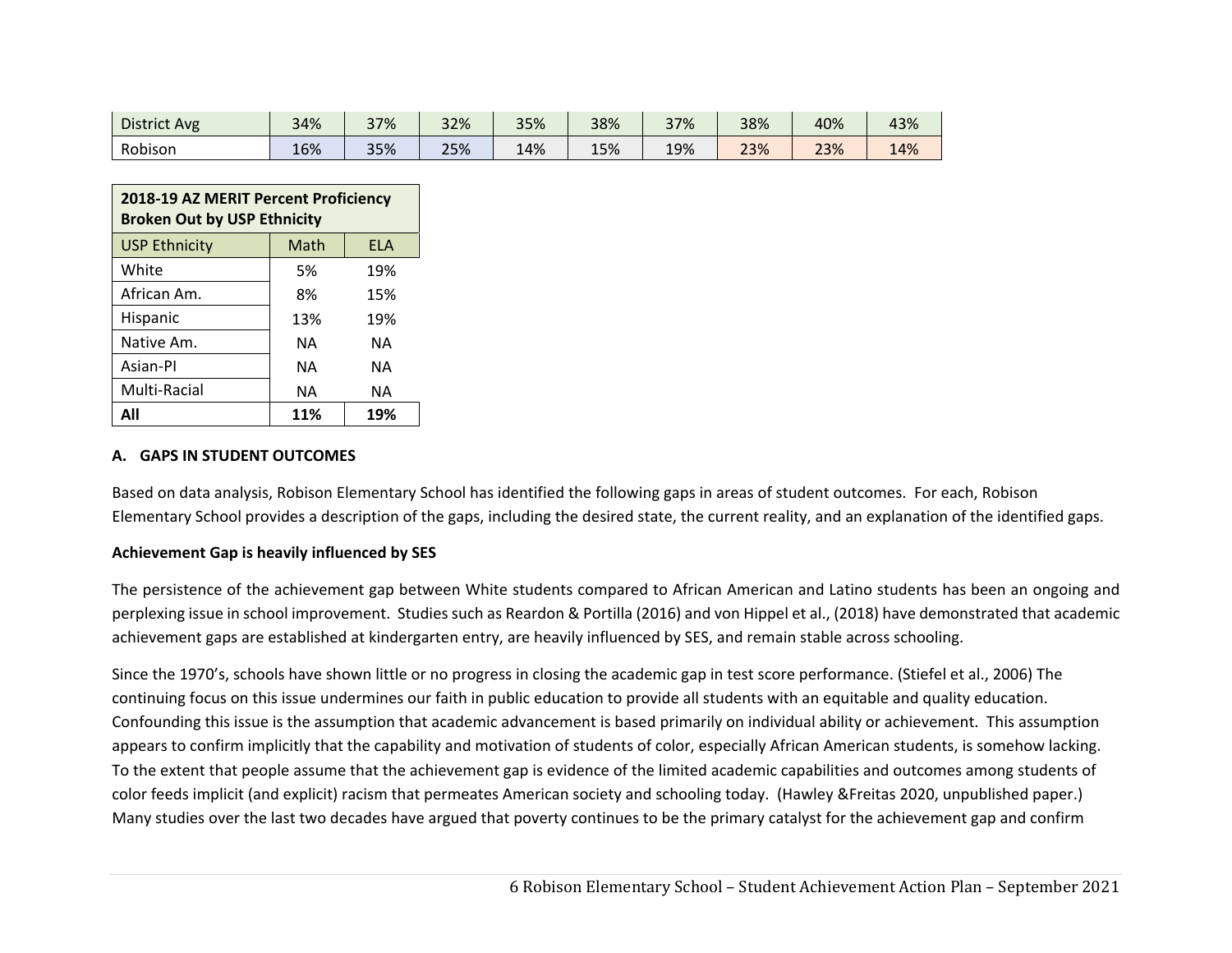Sean Reardon's recent statement (2019) that the racial "achievement gap" in standardized‐test scores shouldn't be considered a racial gap at all…Instead, it's more accurate to call it a "poverty gap."

## **1. Grade 3 ELA**

*Data Source: ELA Benchmark Advance Unit Assessments* 

**Current Reality:** *Overall mastery with ELA benchmark SY19‐20 is 22%.*

| <b>Ethnicity (USP)</b> | # of Students Tested   # of Tests Taken   Average   # Achieving |     | % Score | Mastery | % Achieving<br>Mastery |
|------------------------|-----------------------------------------------------------------|-----|---------|---------|------------------------|
| African American       |                                                                 | 9   | 44.6%   | 0       | 0.0%                   |
| Hispanic               | 36                                                              | 105 | 42.8%   | 25      | 23.8%                  |
| <b>White/Anglo</b>     | 3                                                               | 9   | 39.9%   | 2       | 22.2%                  |
| <b>Total</b>           | 43                                                              | 123 | 42.7%   | 27      | 22.0%                  |

**Desired State:** By the end of 20‐21 35% percent of our student population will score proficient on school ELA benchmark assessments and short cycle assessments. Additionally, the achievement gap between African American students and White/Hispanic students will be reduced. (No specific percent is provided because of low N size for AA students).

## **2. Grade 3 Math**

*Data Source: Math SchoolCity Benchmark Assessment* 

**Current Reality:** *Overall mastery with Math benchmark SY19‐20 is 25%.*

| <b>USP_Ethnicity_Long</b> | # of Students Tested   # of Tests Taken |     | Average<br>% Score | # Achieving<br>Mastery | % Achieving<br>Mastery: |
|---------------------------|-----------------------------------------|-----|--------------------|------------------------|-------------------------|
| African American          | 4                                       | 11  | 34.2%              | 0                      | 0.0%                    |
| <b>Asian American</b>     |                                         | 3   | 33.3%              | 0                      | 0.0%                    |
| Hispanic                  | 42                                      | 120 | 37.4%              | 32                     | 26.7%                   |
| White/Anglo               | 3                                       | 9   | 48.9%              | 4                      | 44.4%                   |
| <b>Total</b>              | <b>50</b>                               | 143 | 37.8%              | 36                     | 25.2%                   |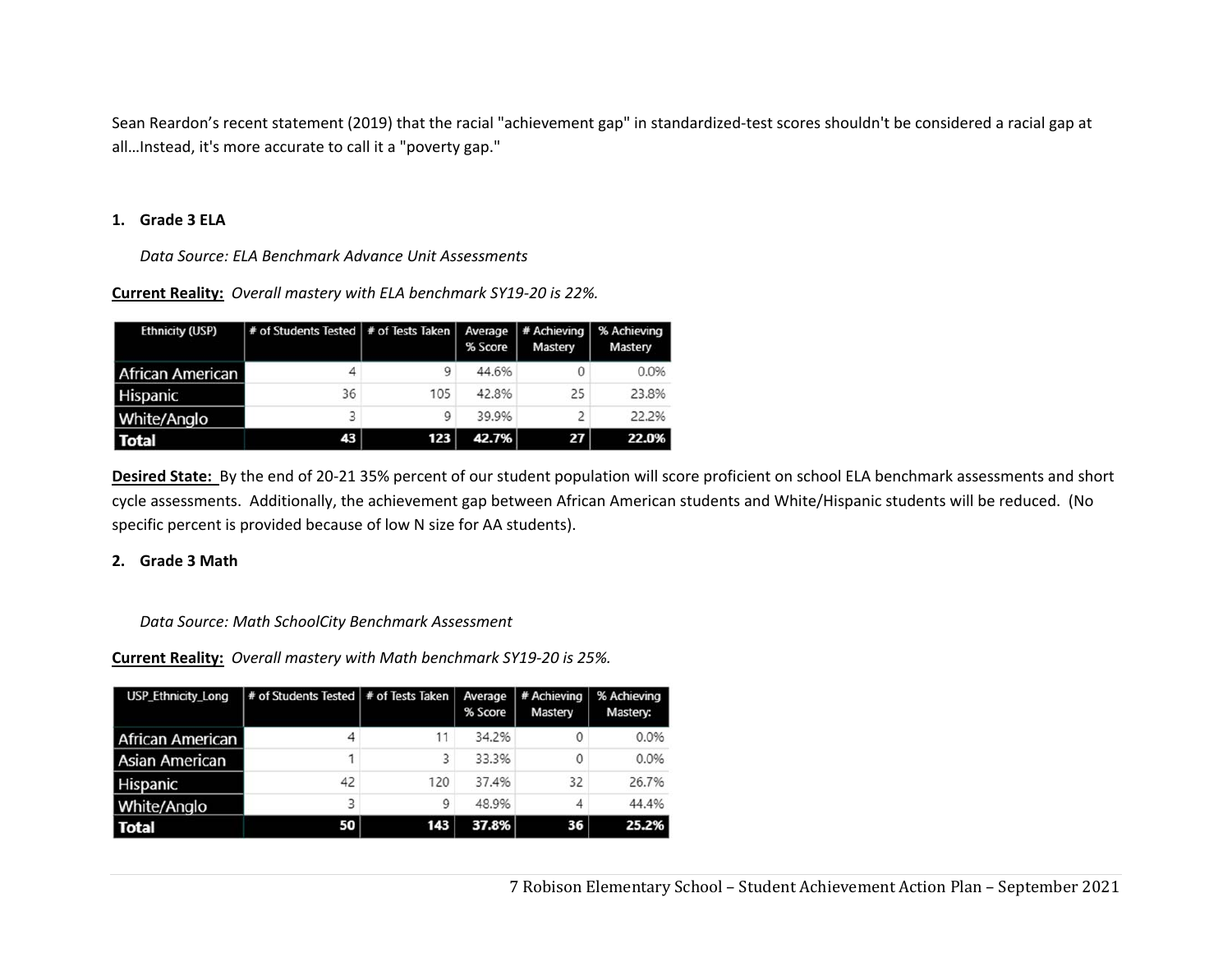**Desired State:** By the end of 20‐21, 35% percent of our student population will score proficient on school math benchmark assessments and short cycle assessments. Additionally, the achievement gap between African American students and White/Hispanic students will be reduced. (No specific percent is provided because of low N size for AA and White students).

## **3. Grade 4 ELA**

*Data Source: ELA Benchmark Advance Unit Assessments* 

**Current Reality:** *Overall mastery with ELA benchmark SY19‐20 is 15%.*

| <b>Ethnicity (USP)</b> | # of Students Tested   # of Tests Taken   Average   # Achieving |    | % Score | Mastery | % Achieving<br>Mastery |
|------------------------|-----------------------------------------------------------------|----|---------|---------|------------------------|
| African American       |                                                                 | 6  | 58.0%   | 3       | 50.0%                  |
| Hispanic               | 34                                                              | 89 | 35.5%   | 10      | 11.2%                  |
| Multiracial            |                                                                 |    | 63.0%   |         | 100.0%                 |
| <b>Total</b>           | 37                                                              | 96 | 37.2%   | 14      | 14.6%                  |

**Desired State:** By the end of 20‐21, 30% percent of our student population will score proficient on school ELA benchmark assessments and short cycle assessments. Additionally, the achievement gap between African American students and Hispanic students will be reduced. (No specific percent is provided because of low N size for AA students).

## **4. Grade 4 Math**

*Data Source: Math SchoolCity Benchmark Assessments* 

**Current Reality:** *Overall mastery with Math benchmark SY19‐20 is 12%.*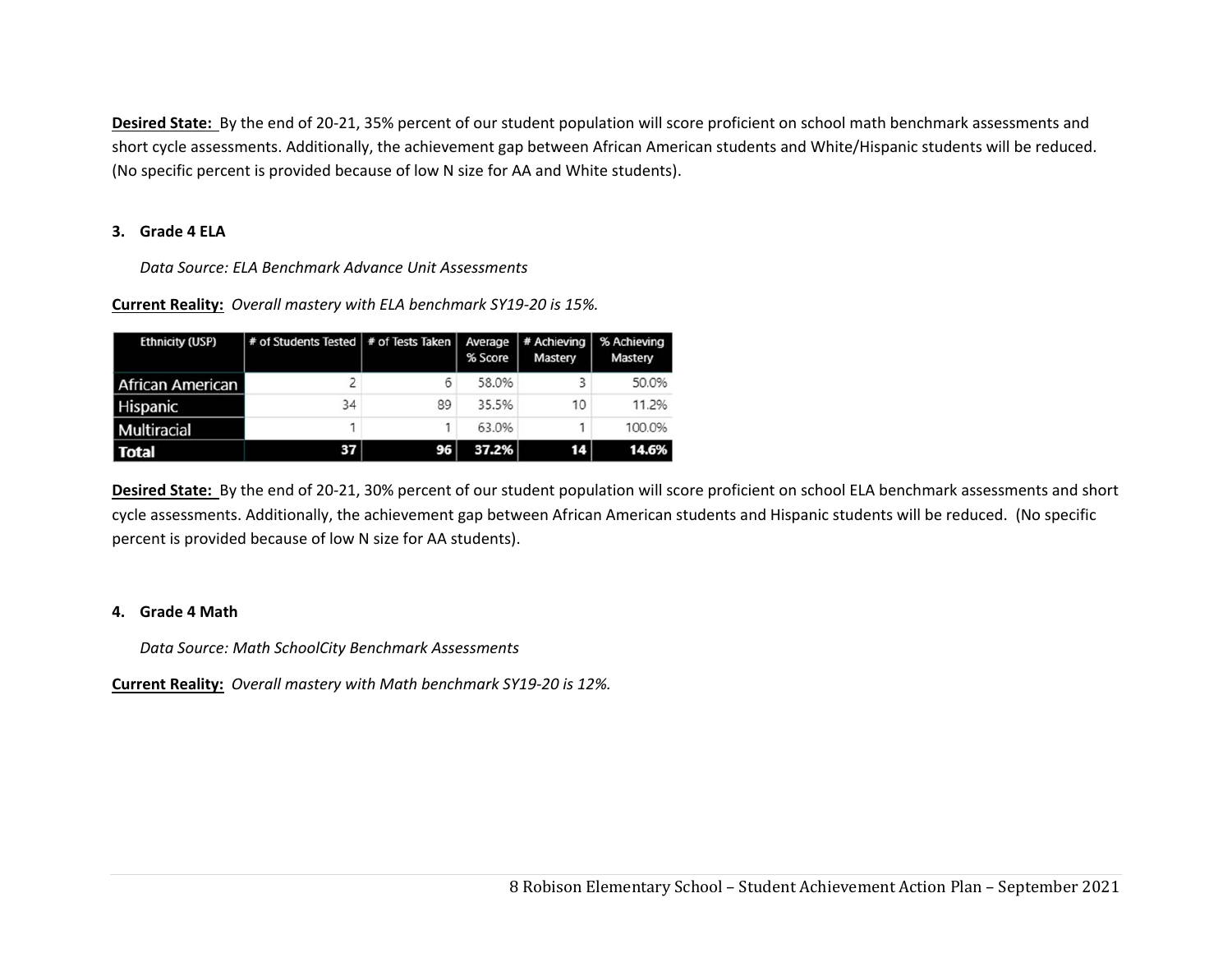| <b>USP Ethnicity Long</b> | # of Students Tested   # of Tests Taken |     | Average<br>% Score | # Achieving<br>Mastery | % Achieving<br>Mastery: |
|---------------------------|-----------------------------------------|-----|--------------------|------------------------|-------------------------|
| <b>African American</b>   |                                         | 8   | 43.3%              | 3                      | 37.5%                   |
| <b>Asian American</b>     |                                         | 3   | 24.4%              | 0                      | 0.0%                    |
| Hispanic                  | 37                                      | 99  | 34.0%              | 10                     | 10.1%                   |
| <b>Multiracial</b>        |                                         | 1   | 23.3%              | 0                      | 0.0%                    |
| White/Anglo               |                                         | 2   | 20.0%              | 0                      | 0.0%                    |
| <b>Total</b>              | 43                                      | 113 | 34.1%              | 13                     | 11.5%                   |

**Desired State:** By the end of 20‐21, 25% percent of our student population will score partially proficient or proficient on school math benchmark assessments and short cycle assessments. Additionally, the achievement gap between African American students and White/Hispanic students will be reduced. (No specific percent is provided because of low N size for AA and White students).

#### **5. Grade 5 ELA**

*Data Source: ELA Benchmark Advance Unit Assessments* 

**Current Reality:** *Overall mastery with ELA benchmark SY19‐20 is 27%.*

| <b>Ethnicity (USP)</b> | # of Students Tested   # of Tests Taken   Average   # Achieving   % Achieving |    | % Score | Mastery | Mastery |
|------------------------|-------------------------------------------------------------------------------|----|---------|---------|---------|
| African American       |                                                                               |    | 55.0%   |         | 33.3%   |
| Hispanic               | 22                                                                            | 60 | 45.7%   | 15      | 25.0%   |
| White/Anglo            | 5                                                                             | 14 | 54.6%   | 5       | 35.7%   |
| <b>Total</b>           | 28                                                                            | 77 | 47.6%   | 21      | 27.3%   |

**Desired State:** By the end of 20‐21, 35% percent of our student population will score proficient on school ELA benchmark assessments and short cycle assessments. Additionally, the achievement gap between African American students and White/Hispanic students will be reduced. (No specific percent is provided because of low N size for AA and White students).

## **6. Grade 5 Math**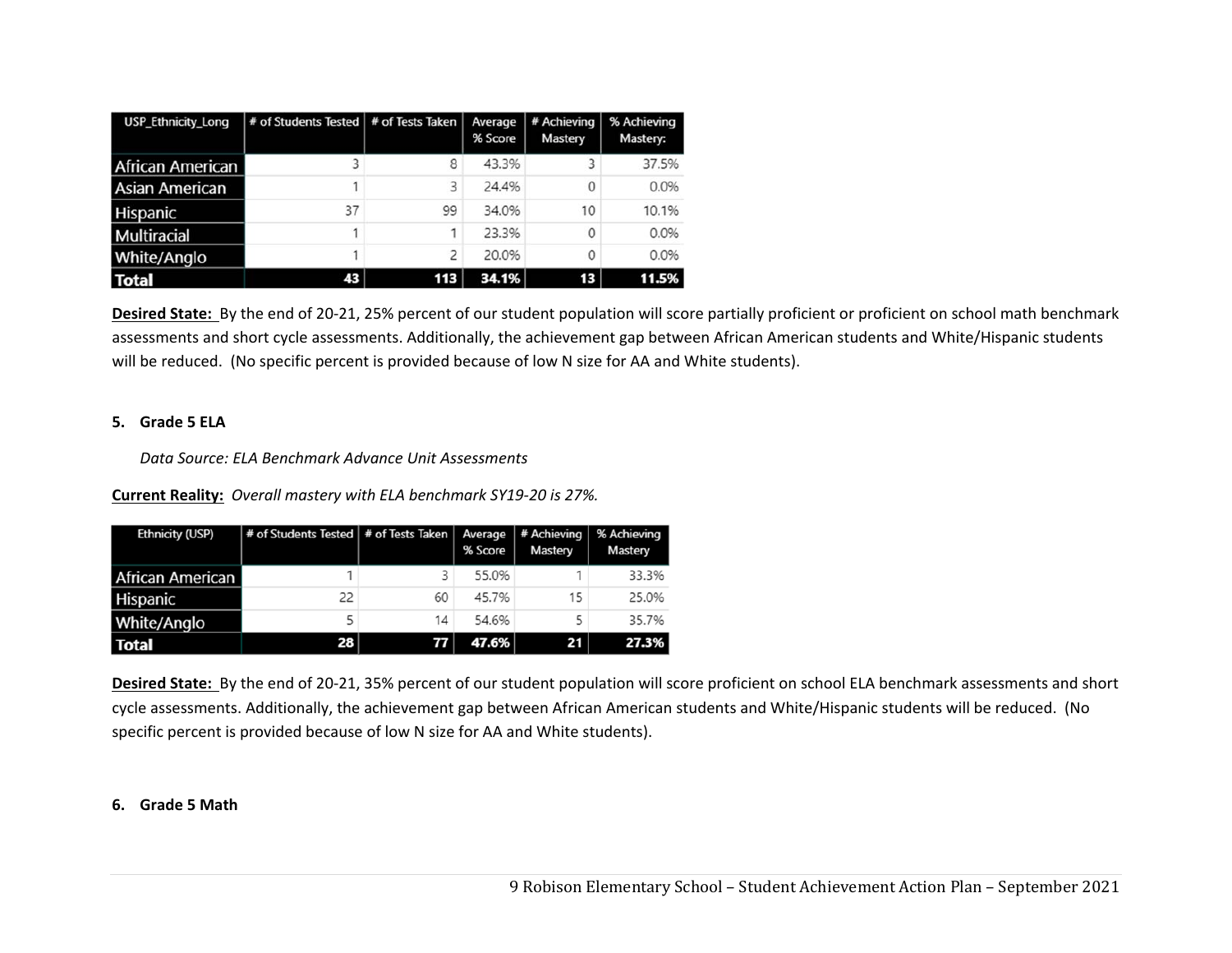## *Data Source: Math SchoolCity Benchmark Assessments*

**Current Reality:** *Overall mastery with ELA benchmark SY19‐20 is 24%.*

| <b>USP_Ethnicity_Long</b> | $#$ of Students Tested $#$ of Tests Taken |    | % Score | Average # Achieving<br>Mastery | % Achieving<br>Mastery: |
|---------------------------|-------------------------------------------|----|---------|--------------------------------|-------------------------|
| African American          |                                           |    | 36.7%   |                                | 0.0%                    |
| Hispanic                  | 25                                        | 68 | 42.8%   | 13                             | 19.1%                   |
| White/Anglo               |                                           | 14 | 55.4%   | 8                              | 57.1%                   |
| <b>Total</b>              | 32                                        | 88 | 44.4%   | 21                             | 23.9%                   |

**Desired State:** By the end of 20‐21 35% percent of our student population will score proficient on school math benchmark assessments and short cycle assessments. Additionally, the achievement gap between African American students and White/Hispanic students will be reduced. (No specific percent is provided because of low N size for AA and White students).

## **2018‐19 AzMERIT ELA Data for Grades 3 ‐ 5**

Robison wants to eliminate gaps between racial and ethnic groups within the next three years. Some caution is needed when reviewing this data because of the small N size of tested students.

**Gap:** The difference between current reality and desired state 4%

- -The gap between African American and White students in ELA based on 2018‐19 AZ Merit data is 4%
- -The gap between Hispanic students and White students in ELA based on 2018‐19 AZ Merit data is 0%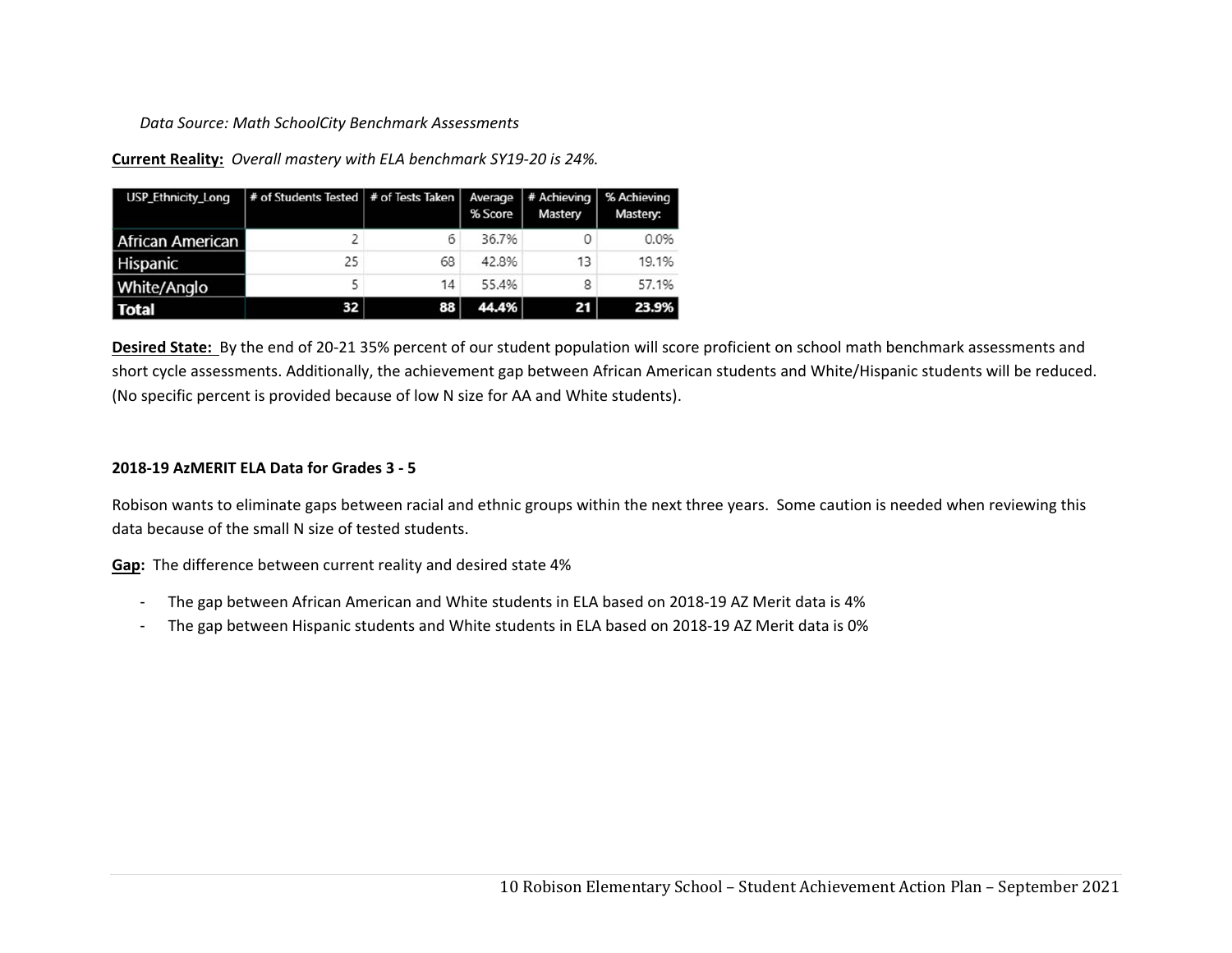| <b>Ethnicity (USP)</b>  |     |                          |    | # Students Tested   # Tests taken   # Achieving Mastery % Achieving Mastery |
|-------------------------|-----|--------------------------|----|-----------------------------------------------------------------------------|
| <b>African American</b> | 13  | 13                       |    | 15.4%                                                                       |
| <b>Asian American</b>   | フ   | $\overline{\phantom{a}}$ |    | 100.0%                                                                      |
| Hispanic                | 110 | 110                      | 21 | 19.1%                                                                       |
| <b>Multiracial</b>      | ₹   | ર                        | 0  | 0.0%                                                                        |
| <b>Native American</b>  |     |                          |    | 0.0%                                                                        |
| White/Anglo             | 21  | 21                       |    | 19.0%                                                                       |
| <b>Total</b>            | 150 | 150                      | 29 | 19.3%                                                                       |

## **2018‐19 AzMERIT Math Data for Grades 3 ‐ 5**

Robison wants to eliminate gaps between racial and ethnic groups within the next three years. Some caution is needed when reviewing this data because of the small N size of tested students.

**Gap:** The difference between current reality and desired state 8%

- -The gap between African American and White students in Math based on 2018‐19 AZ Merit data is 3%
- -The gap between Hispanic students and White students in Math based on 2018‐19 AZ Merit data is 8%

| <b>AzMERIT Report (by USP Ethnicity)</b> |     |                |          |                                                                             |  |
|------------------------------------------|-----|----------------|----------|-----------------------------------------------------------------------------|--|
| <b>Ethnicity (USP)</b>                   |     |                |          | # Students Tested   # Tests taken   # Achieving Mastery % Achieving Mastery |  |
| <b>African American</b>                  | 13  | 13             |          | 7.7%                                                                        |  |
| <b>Asian American</b>                    | 2   | $\overline{c}$ |          | 50.0%                                                                       |  |
| Hispanic                                 | 110 | 110            | 14       | 12.7%                                                                       |  |
| Multiracial                              | 3   | 3              | $\Omega$ | 0.0%                                                                        |  |
| Native American                          | 1   |                | $\Omega$ | 0.0%                                                                        |  |
| <b>White/Anglo</b>                       | 20  | 20             |          | 5.0%                                                                        |  |
| <b>Total</b>                             | 149 | 149            | 17       | 11.4%                                                                       |  |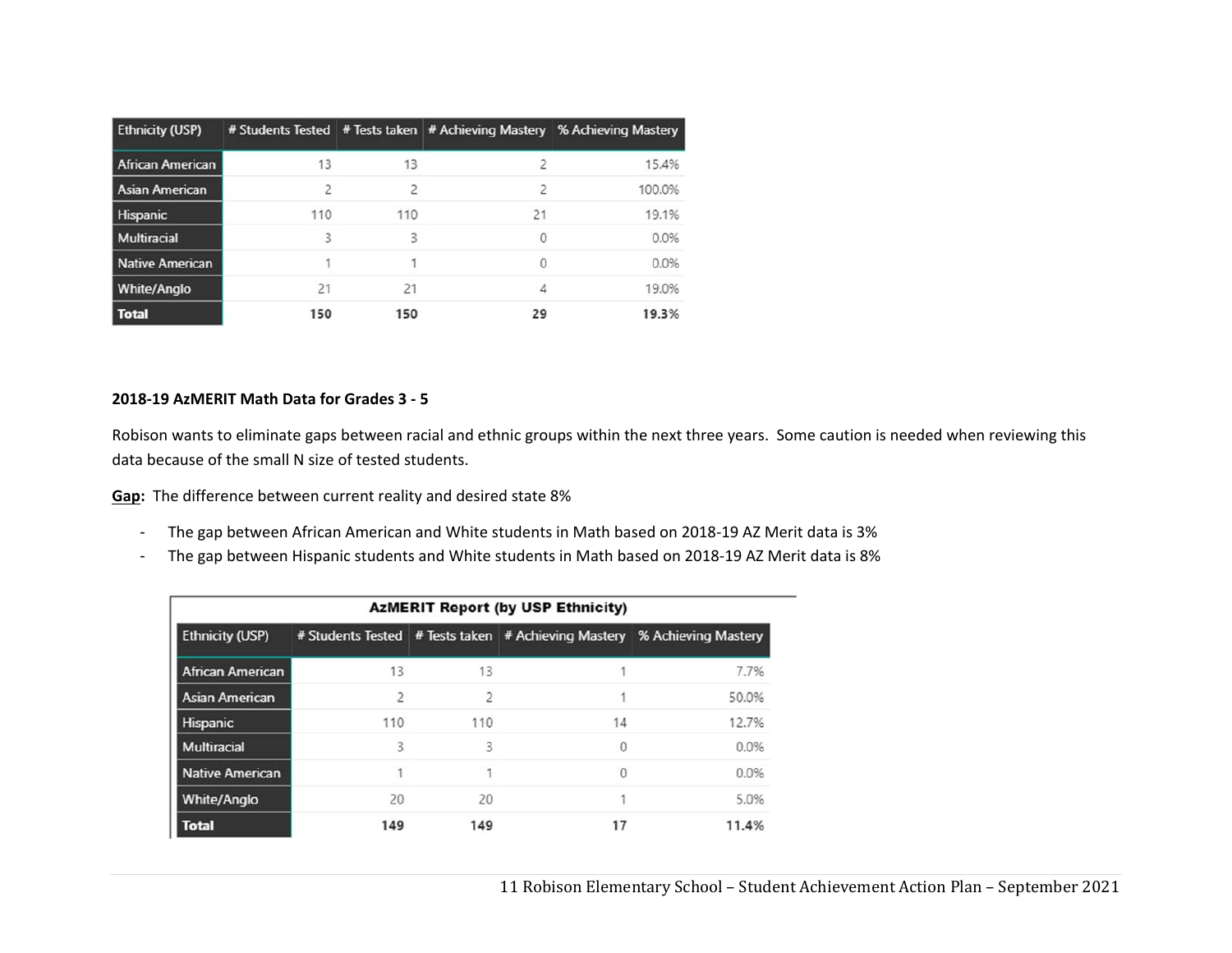## **B. SMART Improvement Goals**

Based on gaps identified in section A, above, Robison developed SMART improvement goals designed to move Robison students from the current reality to the desired state.

Specific, measurable, achievable, reasonable and timely

- *1. Improvement Goal:* By May 2022, students in grades 3‐5 will increase the percentage of students proficient by 10 percentage points as measured by the AzM2 SY 2021‐22, ELA assessment.
- *2. Improvement Goal:* By May 2022, students in grades 3‐5 will increase the percentage of students proficient by 10 percentage points as measured by the AzM2 SY 2021‐22, Math assessment.
- *3. Achievement Gap Goal:* 
	- a. By 2024‐25, the achievement gap between Hispanic students when compared to African American students and White students will be reduced by 5% in Math as measured on the state assessment (AASA)
	- b. By 2024‐25, the achievement gap between White and Hispanic students when compared to African American students will be reduced by 3% in ELA as measured on the state assessment (AASA)

## **C. MOST EFFECTIVE AND FEASIBLE EVIDENCE‐BASED STRATEGIES**

After analyzing gaps and goals, Robison Elementary School reviewed multiple evidence‐based strategies and assessed each for potential for effectiveness and feasibility. Achievement of the goals from section B, above, will be supported by the most effective and feasible evidence‐ based strategies, below.

*1. Improvement Goal:* Overall Mastery SY19‐20 for two quarters is **31%.** *By the end of 20‐21 41% percent of our student population will score partially proficient or proficient on school Benchmark Advance Assessment*

**Strategy 1a:** Teachers will deliver specific strategies according to the specific ELA and math needs for the students based on CFA data and analysis and need for intervention.

**Strategies to Monitor 1a:** Teachers along with the leadership team will create a plan to intentionally meet during PLC's focusing on data analysis and online platform reports to evaluate student needs and interventions.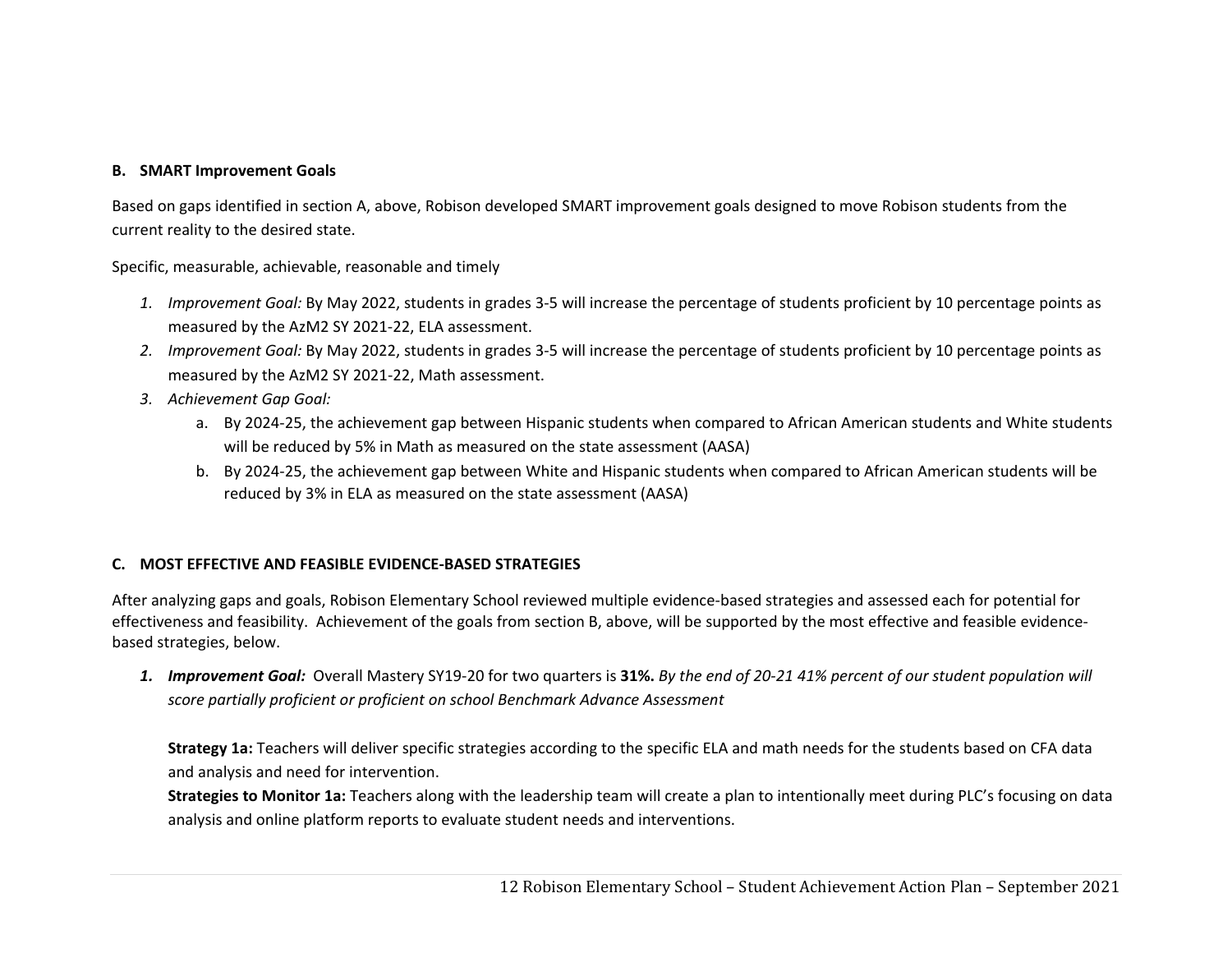**Strategy 1b:** Robison's staff and leadership will participate in professional development opportunities that will enhance the instructional practices of Robison.

**Strategies to Monitor 1b:** Robison's staff and leadership team will be accountable for their learning from PD through observation and self‐reflections.

**Strategy 1c:** With intentionality Robison's Teachers and staff will analyze data collected from Common Formative Assessments and online platform reports such as IXL to understand the needs of students and the interventions that may be needed to implement. **Strategies to Monitor 1c:** Teachers, CSP, and support staff will purposefully develop specific assessments to monitor and define specific needs of students.

**Strategy 1d:** Robison monitors curriculum implementation through the use and review of grade Level common lesson plans to support intentionality in instruction and student growth.

**Strategies to Monitor 1d:** Robison's leadership and staff use lesson plans, assessments and observations in order to develop a needs assessment to support students.

*2. Improvement Goal:* Overall Mastery SY21‐22 for two quarters is 29%.

*By the end of 20‐21 39% percent of our student population will score partially proficient or proficient on school math benchmark assessment and short cycle assessments.* 

**Strategy 2a:** Teachers assess student progress frequently using a variety of evaluation methods and maintain a record of the results, by using teacher and student data binders.

**Strategy 2b:** Teachers review the results of unit assessments to make decisions about the curriculum and instructional plans and to create intervention and enrichment student groups as needed for intervention.

Teachers will create Anchor Charts with students to support the understanding of the standard and students will use as support for application of learning and will in the classroom for student reference.

*3. Improvement Goal***:** Subgroup Achievement, Reduce Gaps in proficiency among racial/ethnic groups by 3% in ELA. *(ELLs, ExEd, Hispanic*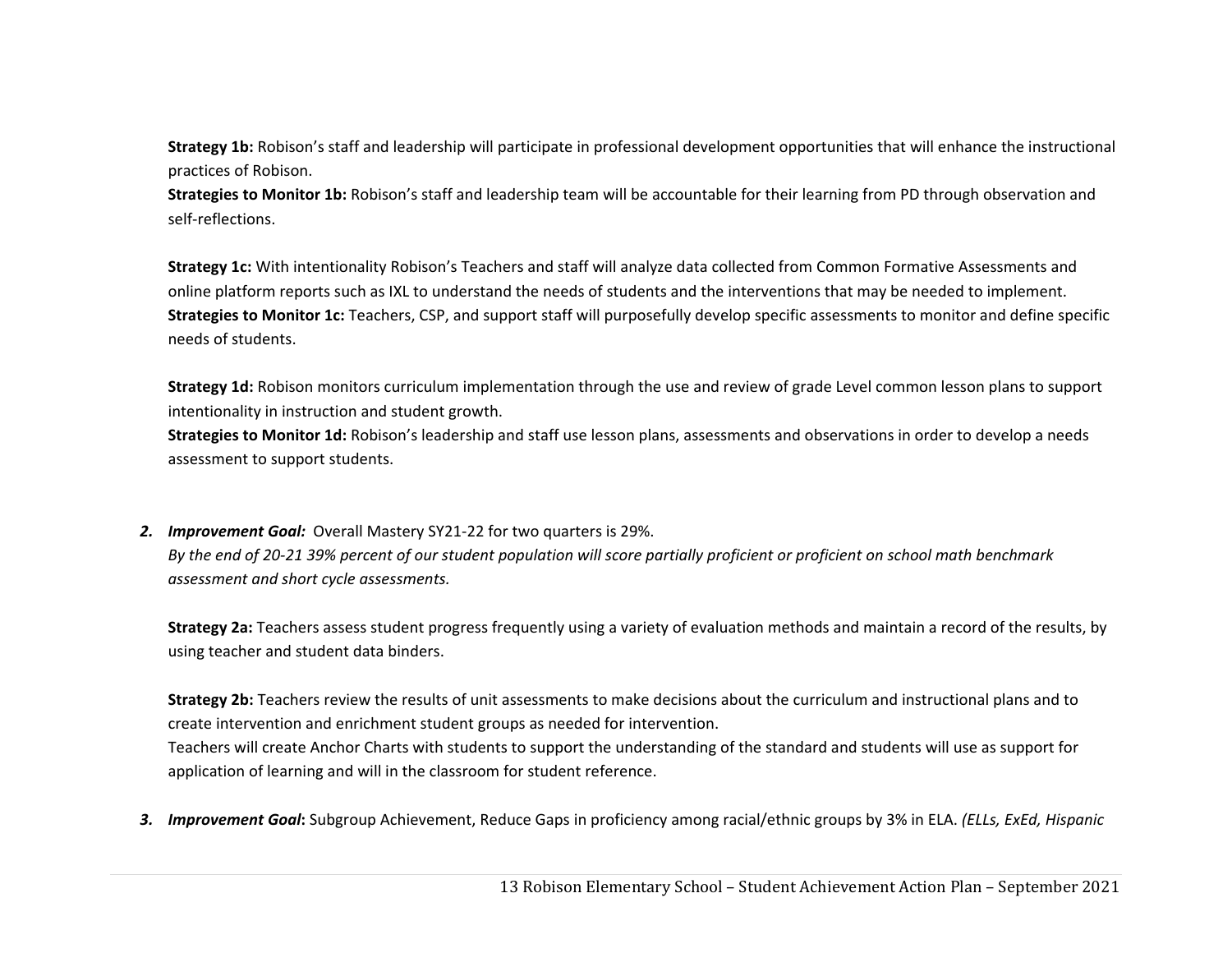## *and African American)*

**Strategy 3a:** After analyzing gaps and goals, Robison reviewed multiple evidence‐based strategies and assessed each for potential for effectiveness and feasibility creating supports focusing on minority groups. Leadership, teachers, and support staff work closely in PLC data analysis to target students who need additional intervention or support students.

## **Strategies to Monitor 3a:**

Strong Tier I Instruction, Tier II and Tier III Interventions; MTSS Process; Teacher PD and the daily use of Equitable Practices Interventions – Math Interventionist for Tier 2 and Tier 3

MTSS Discussions

Targeted support for subgroup students (ELLs, ExEd, Hispanic and African American) based on their CFA and intervention data Interventions for ELA – Tier 2 and Tier 3 Math Pathways and Pitfalls

Family Liaison targets subgroup families to ensure equal access

**D. ACTION STEPS TO IMPLEMENT & MONITOR STRATEGIES** Below are detailed implementation and monitoring tasks for each evidence‐based strategy, including persons responsible, timelines, and needed resources.

## *1. Improvement Goal:*

## **Strategy 1a: CFA's‐ ELA Focus**

| <b>Tasks to Implement Strategy</b>                                                                                                            | <b>Person(s) to Carry</b><br><b>Out Tasks</b> | <b>Timeline/Target</b><br><b>Dates</b> | <b>Resources Needed</b>                                                                        |
|-----------------------------------------------------------------------------------------------------------------------------------------------|-----------------------------------------------|----------------------------------------|------------------------------------------------------------------------------------------------|
| Robison's Leadership will meet<br>regularly to review PLC notes,<br>CFAs, and Benchmark results to<br>determine successes and<br>refinements. | Teacher                                       | Quarterly                              | District Curriculum Map, State Standards, Benchmark<br>Advance, Short Cycle Assessments (math) |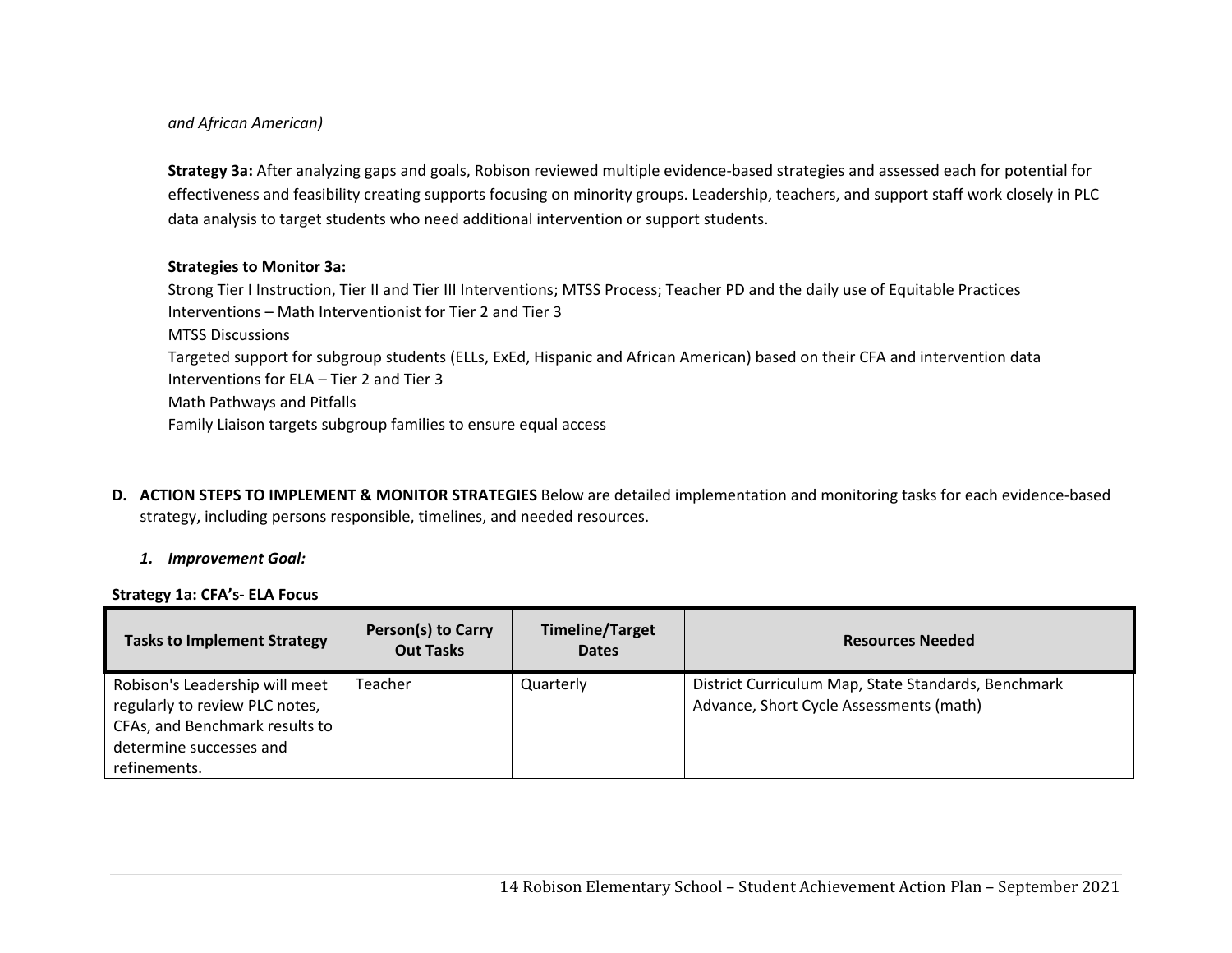| Tasks to Monitor, Assess, and<br>Adjust | Person(s) to Carry<br><b>Out Tasks</b> | <b>Timeline/Target</b><br><b>Dates</b> | <b>Resources Needed</b>                   |
|-----------------------------------------|----------------------------------------|----------------------------------------|-------------------------------------------|
| Assessments are used to guide           | Teachers/CSP                           | Quarterly                              | <b>Benchmark Advance Unit Assessments</b> |
| and inform instruction at               |                                        |                                        | Lesson plans                              |
| <b>Robison within PLCs:</b>             |                                        |                                        | <b>PLC Notes</b>                          |
| - Quarterly Benchmarks                  |                                        |                                        | MTSS notes                                |
| - School City Grades 2-5                |                                        |                                        | Other formative data                      |
| - Grade Level Common Math &             |                                        |                                        |                                           |
| ELA Lesson Plans as evidenced           |                                        |                                        |                                           |
| in Lesson plans and                     |                                        |                                        |                                           |
| observations                            |                                        |                                        |                                           |
| - Grade Level Common                    |                                        |                                        |                                           |
| <b>Formative Assessments for</b>        |                                        |                                        |                                           |
| units developed in PLC/Grade            |                                        |                                        |                                           |
| Level Teams                             |                                        |                                        |                                           |
| Imbedded Data Analysis at               | CSP/                                   | Weekly                                 | Benchmark Advance Unit Assessments        |
| Robison supports high quality           | Teachers/MTSSF                         |                                        | Lesson plans                              |
| implementation of                       |                                        |                                        | <b>PLC Notes</b>                          |
| grade/content level curriculum          |                                        |                                        | <b>MTSS notes</b>                         |
| PLC structures to support and           |                                        |                                        | Other formative data                      |
| extend teacher acquisition of           |                                        |                                        |                                           |
| content and curriculum                  |                                        |                                        |                                           |
| standards requirements. PLCs            |                                        |                                        |                                           |
| create Common Formative                 |                                        |                                        |                                           |
| Assessments, PLCs meet                  |                                        |                                        |                                           |
| weekly, by grade level, for 90          |                                        |                                        |                                           |
| minutes.                                |                                        |                                        |                                           |

**Strategy 1b: PD‐ ELA Focus** 

| <b>Tasks to Implement Strategy</b> | <b>Person(s) to Carry Out</b><br><b>Tasks</b> | <b>Timeline/Target</b><br><b>Dates</b> | <b>Resources Needed</b> |
|------------------------------------|-----------------------------------------------|----------------------------------------|-------------------------|
|------------------------------------|-----------------------------------------------|----------------------------------------|-------------------------|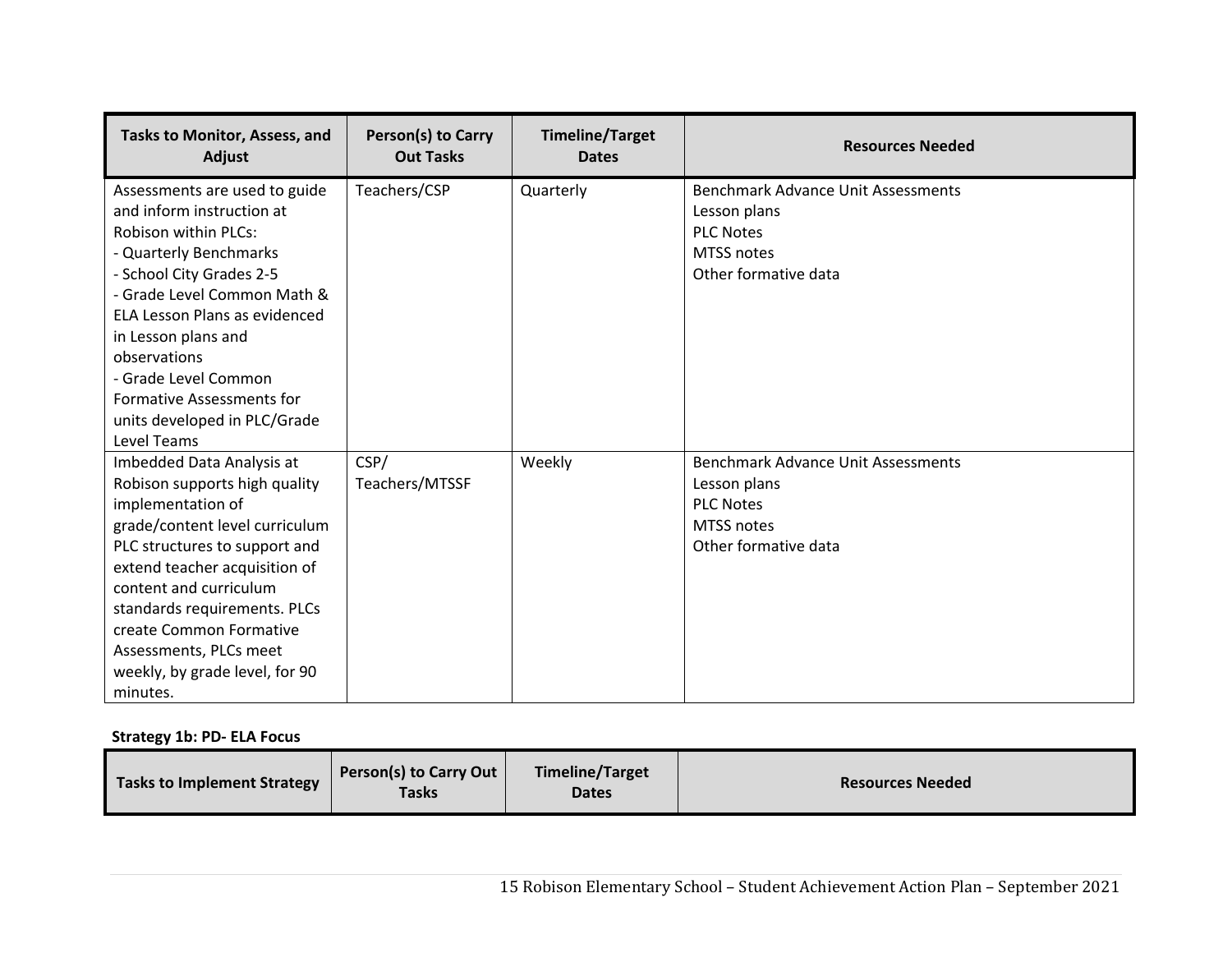| Site leadership will determine<br>the curriculum needed to | Principal              | Weekly                 | Danielson Rubric                                 |
|------------------------------------------------------------|------------------------|------------------------|--------------------------------------------------|
| promote growth of our                                      |                        |                        |                                                  |
| teachers using a skill                                     |                        |                        |                                                  |
| inventory and promoting a                                  |                        |                        |                                                  |
| professional growth plan.                                  |                        |                        |                                                  |
| <b>Teachers at Robison</b>                                 | <b>Teachers</b>        | Monthly                | Self-reflection                                  |
| participate in the following                               | Principal              |                        | Lesson plans                                     |
| PD opportunities to                                        | <b>Support Staff</b>   |                        | Participation in Wednesday PD                    |
| strengthen their teaching                                  |                        |                        | Coaching                                         |
| practices: - Weekly                                        |                        |                        |                                                  |
| <b>Wednesday Professional</b>                              |                        |                        |                                                  |
| Development for all Certified                              |                        |                        |                                                  |
| Staff - Job-Embedded                                       |                        |                        |                                                  |
| Professional Development,                                  |                        |                        |                                                  |
| Data, Coaching and Feedback                                |                        |                        |                                                  |
|                                                            |                        |                        |                                                  |
| provided to all certified staff                            |                        |                        |                                                  |
| <b>Tasks to Monitor, Assess,</b>                           | Person(s) to Carry Out | <b>Timeline/Target</b> |                                                  |
| and Adjust                                                 | <b>Tasks</b>           | <b>Dates</b>           | <b>Resources Needed</b>                          |
| By the end of the first quarter                            | Principal/CSP          | weekly                 | Curriculum Map, Danielson Rubric                 |
| there will be a PD menu of                                 |                        |                        |                                                  |
| professional development                                   |                        |                        |                                                  |
| Wednesday opportunities for                                |                        |                        |                                                  |
| teachers to select from each                               |                        |                        |                                                  |
| week. Feedback will be given                               |                        |                        |                                                  |
| from principal during                                      |                        |                        |                                                  |
| classroom walkthroughs.                                    |                        |                        |                                                  |
| Use of Teacher Evaluation                                  | <b>Teachers</b>        | - PLC's meet regularly | Danielson rubric                                 |
| Instruments (Danielson                                     | <b>CSP</b>             | - Curriculum Training  | Lesson plans                                     |
| Framework) to provide<br>teacher feedback                  |                        | as available           | Other observation notes<br>Other supportive data |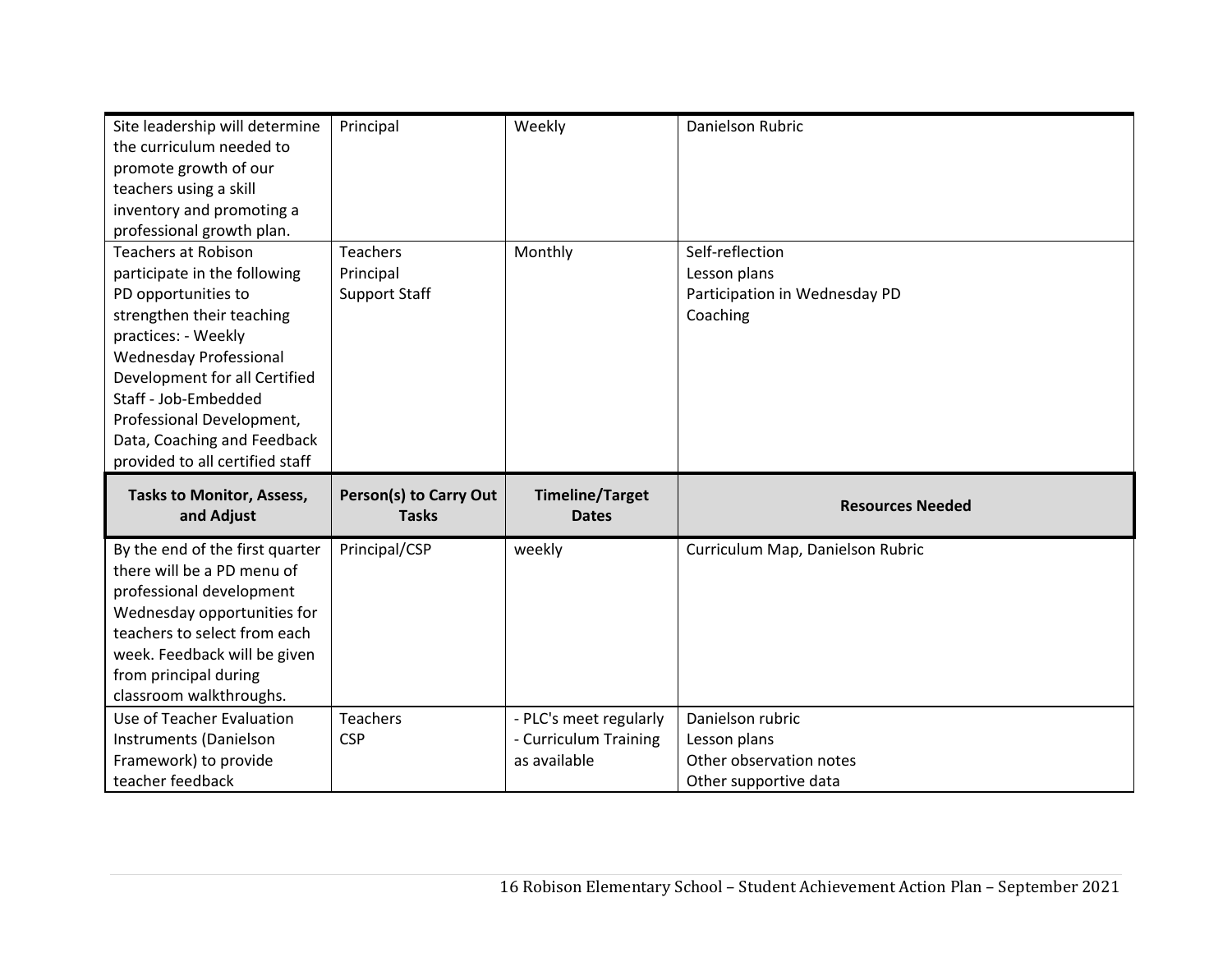**Strategy 1c: PLC's‐ ELA Focus** 

| <b>Tasks to Implement Strategy</b>                                                                                                                                                                                                                                                                                               | Person(s) to Carry Out<br><b>Tasks</b> | <b>Timeline/Target</b><br><b>Dates</b> | <b>Resources Needed</b>                                                                                  |
|----------------------------------------------------------------------------------------------------------------------------------------------------------------------------------------------------------------------------------------------------------------------------------------------------------------------------------|----------------------------------------|----------------------------------------|----------------------------------------------------------------------------------------------------------|
| The following assessments<br>are used to guide and inform<br>instruction at Robison within<br><b>PLCs</b><br>- Quarterly Benchmarks<br>- School City Grades 2-5<br>- Grade Level Common Math<br>& ELA Lesson Plans as<br>evidenced in Lesson plans<br>and observations. Grade<br>Level Common Formative<br>Assessments for units | Grade level teams<br><b>CSP</b>        | At each PLC meeting<br>-Quarterly (BM) | <b>Quarterly benchmarks</b><br>Common Formative assessments (CFA's)<br>Lesson plans<br>Observation notes |
| developed in PLC<br>Robison supports high quality<br>implementation of<br>grade/content level<br>curriculum PLC structures to<br>support and extend teacher<br>acquisition of content and<br>curriculum standards<br>requirements. PLCs create<br><b>Common Formative</b><br>Assessments.                                        | <b>Teachers</b><br><b>CSP</b>          | Weekly 90 minutes                      | <b>PLC Structures</b><br>Grade level curriculum<br>Knowledge on how to build CFA's                       |
| <b>Tasks to Monitor, Assess,</b><br>and Adjust                                                                                                                                                                                                                                                                                   | Person(s) to Carry Out<br><b>Tasks</b> | <b>Timeline/Target</b><br><b>Dates</b> | <b>Resources Needed</b>                                                                                  |
| teachers will create a<br>calendar during PLC of<br>pre/post assessments for<br>students. Teachers will create                                                                                                                                                                                                                   |                                        |                                        |                                                                                                          |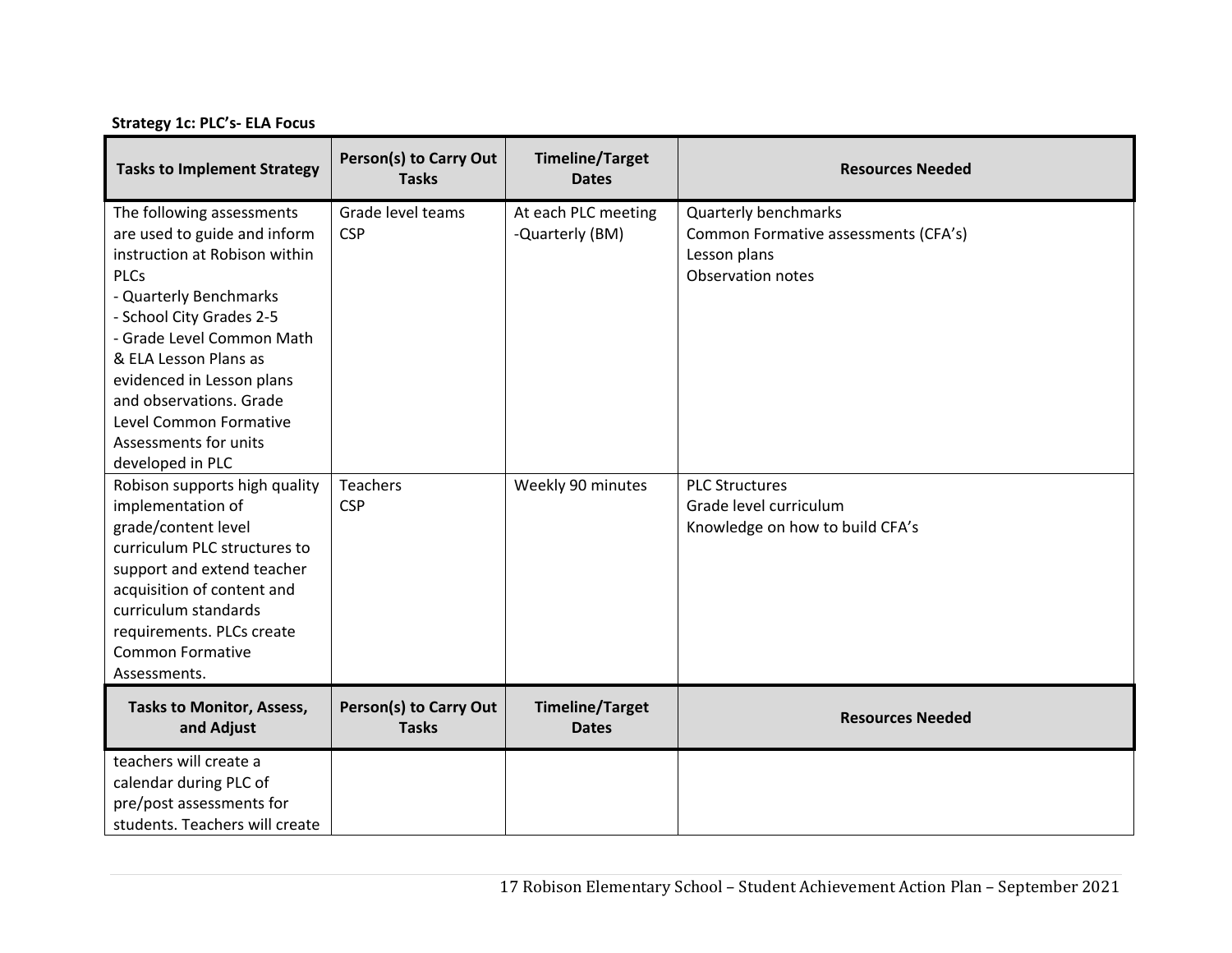| in PD and PLC a framework to  |  |  |
|-------------------------------|--|--|
| scaffold grade level standard |  |  |
| and scaffold the learning to  |  |  |
| meet the needs of various     |  |  |
| abilities.                    |  |  |

# **Strategy 1d: Planning‐ ELA**

| <b>Tasks to Implement Strategy</b>                                                                                                                                                                             | Person(s) to Carry Out<br><b>Tasks</b>                       | <b>Timeline/Target</b><br><b>Dates</b> | <b>Resources Needed</b>                          |
|----------------------------------------------------------------------------------------------------------------------------------------------------------------------------------------------------------------|--------------------------------------------------------------|----------------------------------------|--------------------------------------------------|
| Site leadership will determine<br>the curriculum needed to<br>promote growth of our<br>teachers using a skill<br>inventory and promoting a<br>professional growth plan by<br>reviewing common lesson<br>plans. | Principal<br><b>Teachers</b>                                 | Year round                             | Daily lesson plans<br><b>Observation notes</b>   |
| <b>Tasks to Monitor, Assess,</b><br>and Adjust                                                                                                                                                                 | Person(s) to Carry Out<br><b>Tasks</b>                       | <b>Timeline/Target</b><br><b>Dates</b> | <b>Resources Needed</b>                          |
| School will conduct regular<br>needs assessments and<br>create plans to support<br>students. Leadership will<br>meet monthly to review goal,<br>process, and modify as<br>needed and celebrate<br>success.     | Teacher<br><b>Support Staff</b><br><b>MTSS</b><br><b>CSP</b> | Year Round<br>Monthly                  | Assessments<br>Lesson plans<br>Intervention plan |
| Assessment's guide and<br>inform instruction at Robison<br>at quarterly benchmarks<br>Common Math & ELA Lesson                                                                                                 | Teacher<br><b>Support Staff</b><br><b>MTSS</b><br><b>CSP</b> | Year Round<br>Daily<br>During PLC's    | Assessments<br>Lesson plans                      |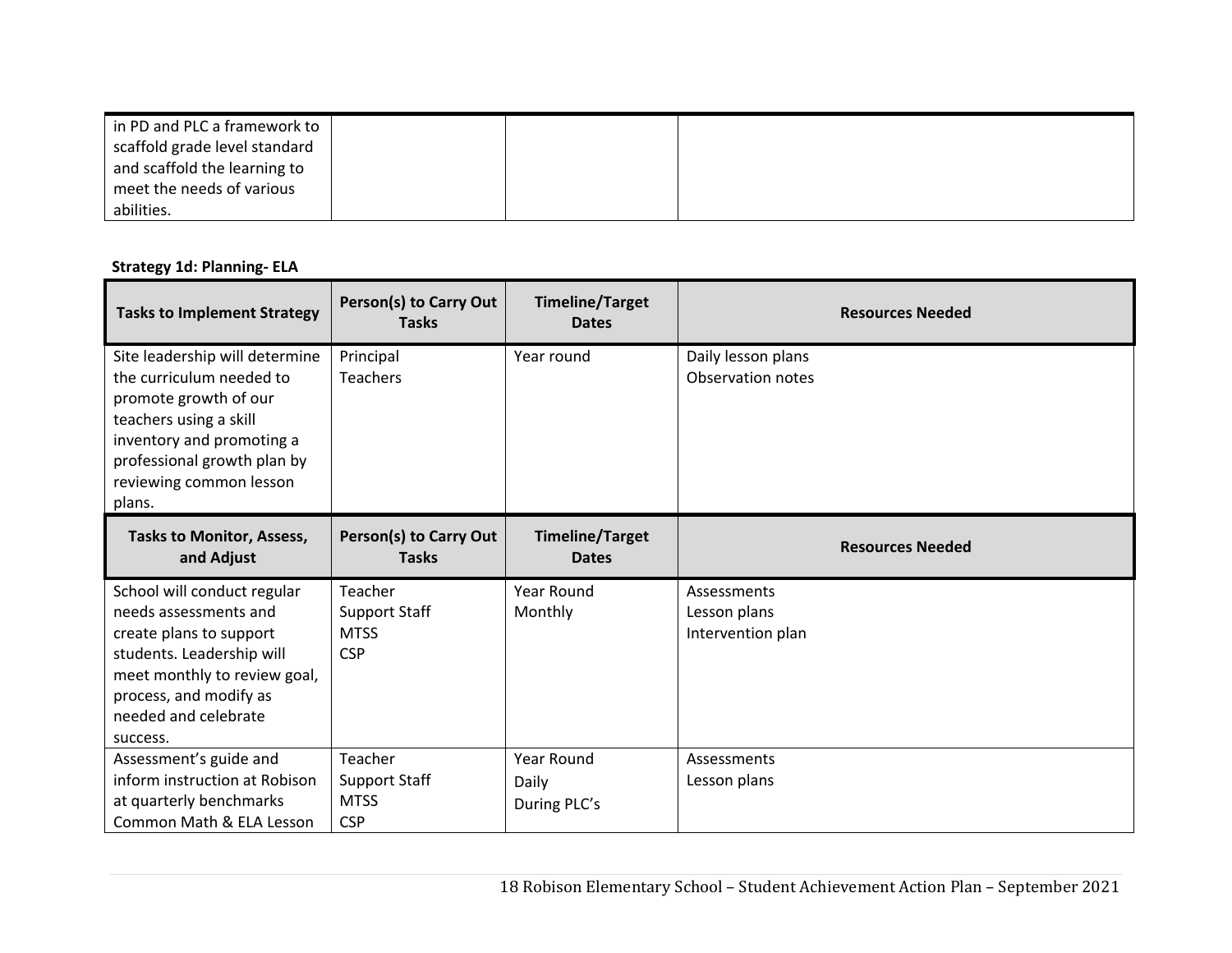| Plans<br>∟esson<br>as evident in |  |  |
|----------------------------------|--|--|
| plans and<br>observations.       |  |  |

#### *2. Improvement Goal:*

## **Strategy 2a: CFA's‐ Math Focus**

| <b>Tasks to Implement Strategy</b>                                                                                                                                                                                                                                                                                                          | Person(s) to Carry<br><b>Out Tasks</b> | <b>Timeline/Target</b><br><b>Dates</b> | <b>Resources Needed</b>                                                                                                    |  |
|---------------------------------------------------------------------------------------------------------------------------------------------------------------------------------------------------------------------------------------------------------------------------------------------------------------------------------------------|----------------------------------------|----------------------------------------|----------------------------------------------------------------------------------------------------------------------------|--|
| Robison's Leadership will meet<br>regularly to review PLC notes,<br>CFAs, and Benchmark results to<br>determine successes and<br>refinements.                                                                                                                                                                                               | Teacher                                | Quarterly                              | District Curriculum Map, State Standards, Benchmark<br>Advance, Short Cycle Assessments (math)                             |  |
| Tasks to Monitor, Assess, and<br>Adjust                                                                                                                                                                                                                                                                                                     | Person(s) to Carry<br><b>Out Tasks</b> | <b>Timeline/Target</b><br><b>Dates</b> | <b>Resources Needed</b>                                                                                                    |  |
| Assessments are used to guide<br>and inform instruction at<br><b>Robison within PLCs</b><br>- Quarterly Benchmarks<br>- School City Grades 2-5<br>- Grade Level Common Math &<br><b>ELA Lesson Plans as evidenced</b><br>in Lesson plans and<br>observations<br>-Grade Level Common<br>Formative Assessments for<br>units developed in PLC. | Teachers/CSP                           | Quarterly                              | <b>Benchmark Advance Unit Assessments</b><br>Lesson plans<br><b>PLC Notes</b><br><b>MTSS notes</b><br>Other formative data |  |
| Imbedded Data Analysis at<br>Robison supports high quality<br>implementation of                                                                                                                                                                                                                                                             | CSP/<br>Teachers/MTSSF                 | Weekly                                 | <b>Benchmark Advance Unit Assessments</b><br>Lesson plans<br><b>PLC Notes</b>                                              |  |
| grade/content level curriculum                                                                                                                                                                                                                                                                                                              |                                        |                                        | <b>MTSS notes</b>                                                                                                          |  |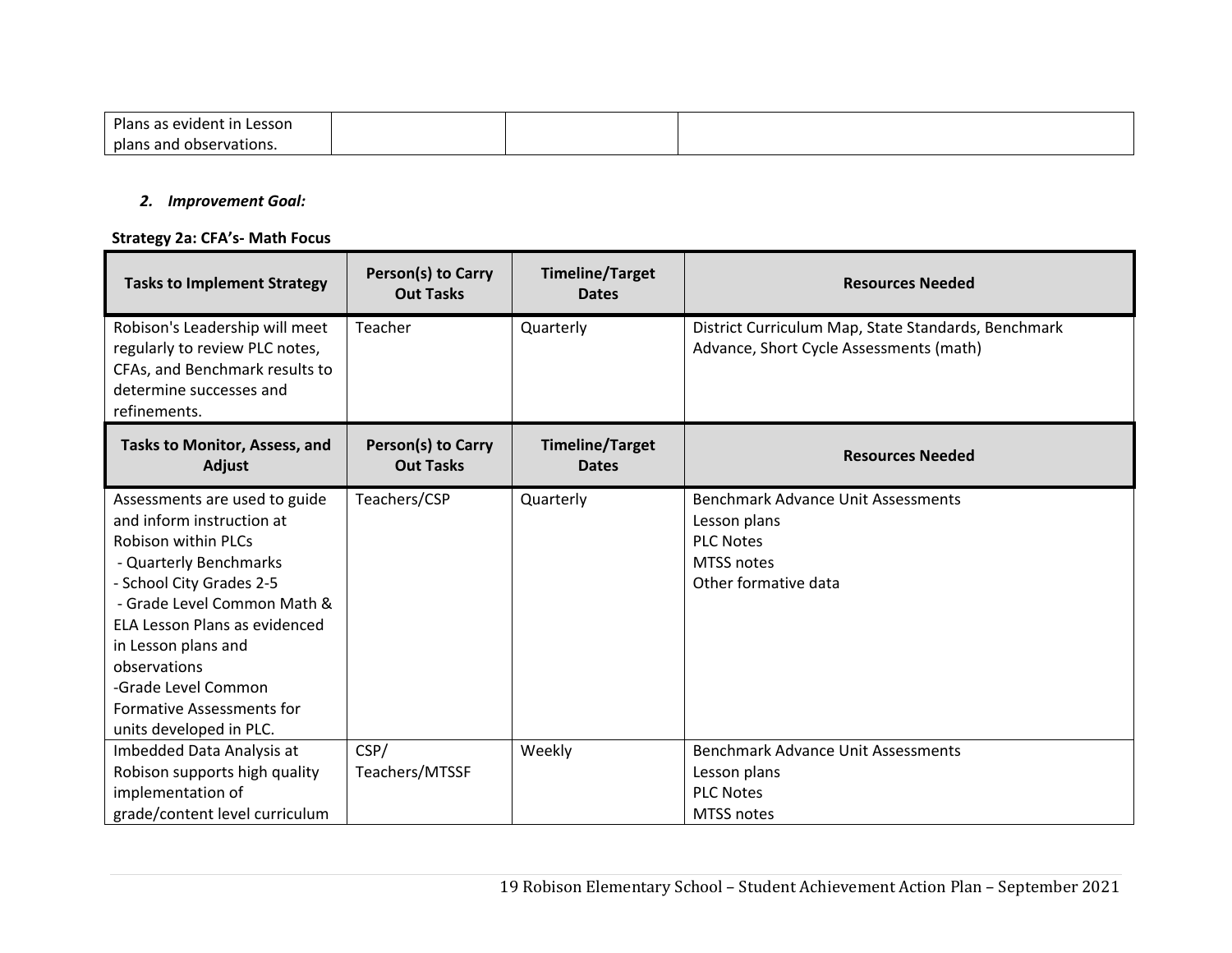| PLC structures to support and  |  | Other formative data |
|--------------------------------|--|----------------------|
| extend teacher acquisition of  |  |                      |
| content and curriculum         |  |                      |
| standards requirements. PLCs   |  |                      |
| create Common Formative        |  |                      |
| Assessments, PLCs meet         |  |                      |
| weekly, by grade level, for 90 |  |                      |
| minutes.                       |  |                      |

# **Strategy 2b: PD‐ Math Focus**

| <b>Tasks to Implement Strategy</b>                                                                                                                                                                                                                                                                               | Person(s) to Carry Out<br><b>Tasks</b>               | <b>Timeline/Target</b><br><b>Dates</b> | <b>Resources Needed</b>                                                      |
|------------------------------------------------------------------------------------------------------------------------------------------------------------------------------------------------------------------------------------------------------------------------------------------------------------------|------------------------------------------------------|----------------------------------------|------------------------------------------------------------------------------|
| Site leadership will determine<br>the curriculum needed to<br>promote growth of our<br>teachers using a skill<br>inventory and promoting a<br>professional growth plan.                                                                                                                                          | Principal                                            | Weekly                                 | Danielson Rubric                                                             |
| Teachers at Robsion<br>participate in the following<br>PD opportunities to<br>strengthen their teaching<br>practices: - Weekly<br>Wednesday Professional<br>Development for all Certified<br>Staff - Job-Embedded<br>Professional Development,<br>Data, Coaching and Feedback<br>provided to all certified staff | <b>Teachers</b><br>Principal<br><b>Support Staff</b> | Monthly                                | Self-reflection<br>Lesson plans<br>Participation in Wednesday PD<br>Coaching |
| <b>Tasks to Monitor, Assess,</b><br>and Adjust                                                                                                                                                                                                                                                                   | Person(s) to Carry Out<br><b>Tasks</b>               | <b>Timeline/Target</b><br><b>Dates</b> | <b>Resources Needed</b>                                                      |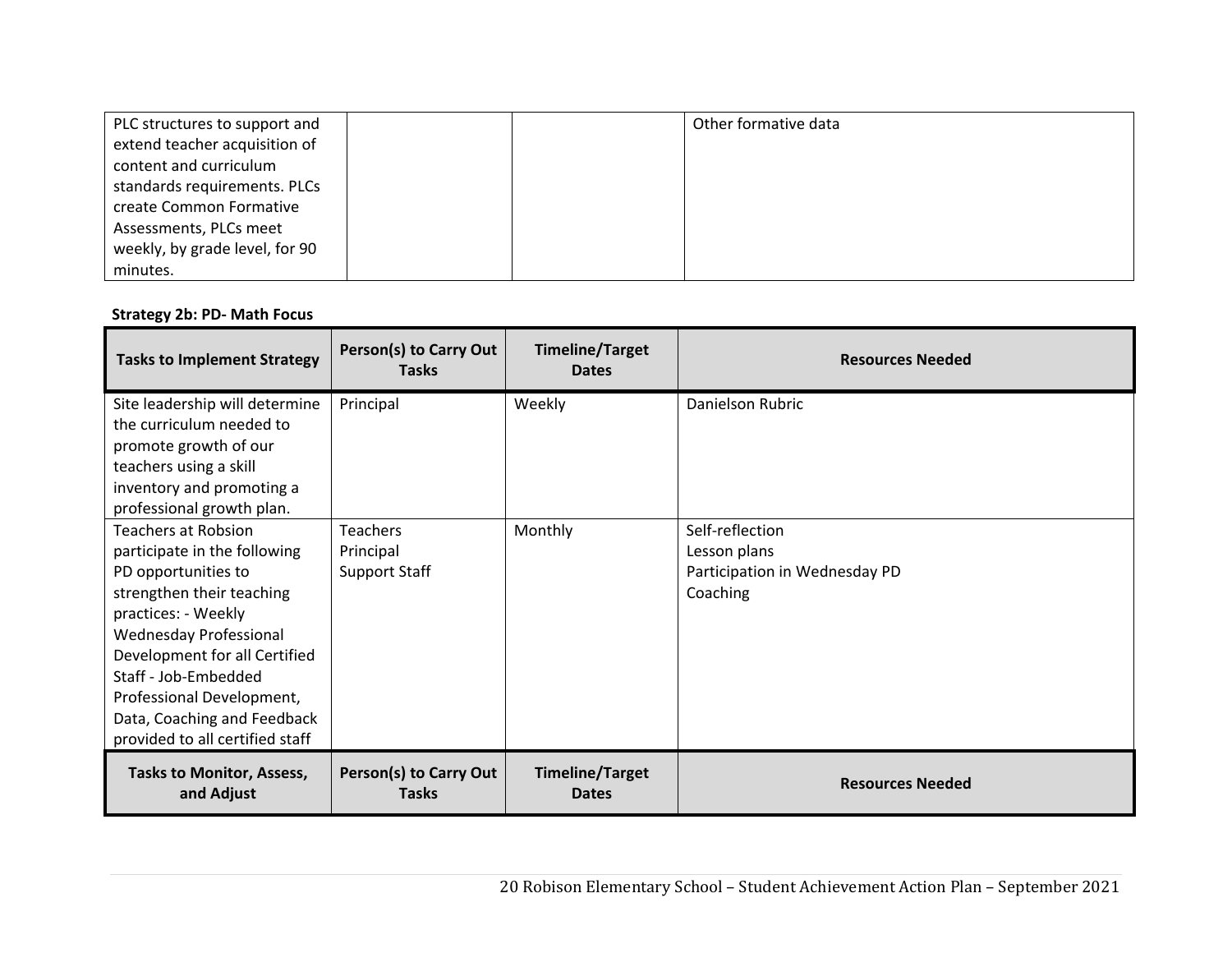| By the end of the first quarter | Principal/CSP   | weekly                 | Curriculum Map, Danielson Rubric |
|---------------------------------|-----------------|------------------------|----------------------------------|
| there will be a PD menu of      |                 |                        |                                  |
| professional development        |                 |                        |                                  |
| Wednesday opportunities for     |                 |                        |                                  |
| teachers to select from each    |                 |                        |                                  |
| week. Feedback will be given    |                 |                        |                                  |
| from principal during           |                 |                        |                                  |
| classroom walkthroughs.         |                 |                        |                                  |
| Use of Teacher Evaluation       | <b>Teachers</b> | - PLC's meet regularly | Danielson rubric                 |
| Instruments (Danielson          | <b>CSP</b>      | - Curriculum Training  | Lesson plans                     |
| Framework) to provide           |                 | as available           | Other observation notes          |
| teacher feedback                |                 |                        | Other supportive data            |

# **Strategy 2c: PLC's‐ Math Focus**

| <b>Tasks to Implement Strategy</b>                                                                                                                                                                                                                                                                                             | <b>Person(s) to Carry Out</b><br><b>Tasks</b> | <b>Timeline/Target</b><br><b>Dates</b> | <b>Resources Needed</b>                                                                           |
|--------------------------------------------------------------------------------------------------------------------------------------------------------------------------------------------------------------------------------------------------------------------------------------------------------------------------------|-----------------------------------------------|----------------------------------------|---------------------------------------------------------------------------------------------------|
| Assessments are used to<br>guide and inform instruction<br>at Robison within PLCs:<br>- Quarterly Benchmarks<br>- School City Grades 2-5<br>- Grade Level Common Math<br>& ELA Lesson Plans as<br>evidenced in Lesson plans<br>and observations.<br>-Grade Level Common<br>Formative Assessments for<br>units developed in PLC | Grade level teams<br><b>CSP</b>               | At each PLC meeting<br>-Quarterly (BM) | Quarterly benchmarks<br>Common Formative assessments (CFA's)<br>Lesson plans<br>Observation notes |
| Robison supports high quality<br>implementation of<br>grade/content level<br>curriculum PLC structures to                                                                                                                                                                                                                      | Teachers<br><b>CSP</b>                        | Weekly 90 minutes                      | <b>PLC Structures</b><br>Grade level curriculum<br>Knowledge on how to build CFA's                |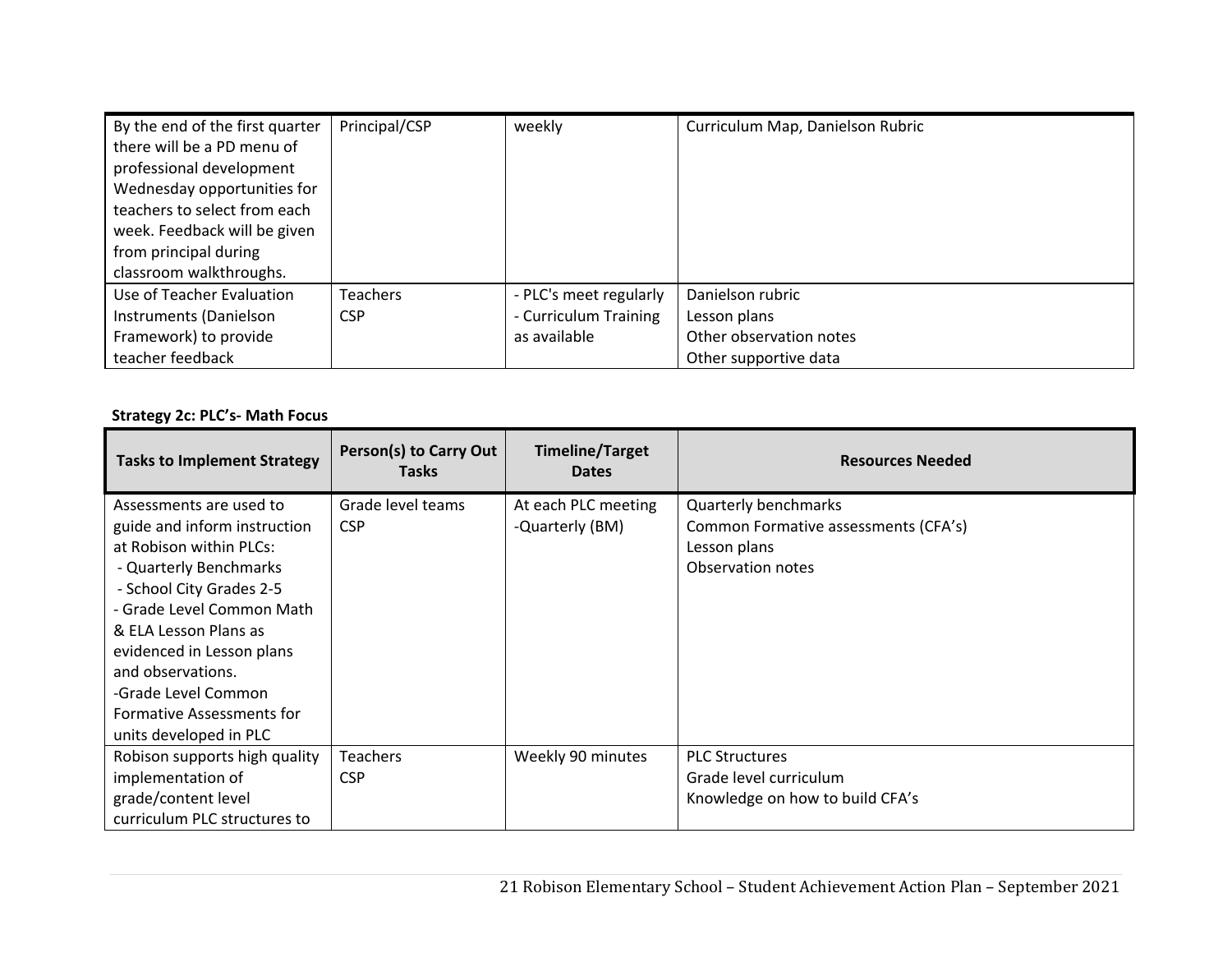| support and extend teacher<br>acquisition of content and<br>curriculum standards<br>requirements. PLCs create<br><b>Common Formative</b><br>Assessments.                                                                                                   |                                               |                                        |                         |
|------------------------------------------------------------------------------------------------------------------------------------------------------------------------------------------------------------------------------------------------------------|-----------------------------------------------|----------------------------------------|-------------------------|
| <b>Tasks to Monitor, Assess,</b><br>and Adjust                                                                                                                                                                                                             | <b>Person(s) to Carry Out</b><br><b>Tasks</b> | <b>Timeline/Target</b><br><b>Dates</b> | <b>Resources Needed</b> |
| Teachers will create a<br>calendar during PLC of<br>pre/post assessments for<br>students. Teachers will create<br>in PD and PLC a framework to<br>scaffold grade level standard<br>and scaffold the learning to<br>meet the needs of various<br>abilities. |                                               |                                        |                         |

# **Strategy 2d: Planning‐ Math**

| <b>Tasks to Implement Strategy</b>                                                                                                                                           | <b>Person(s) to Carry Out</b><br><b>Tasks</b> | <b>Timeline/Target</b><br><b>Dates</b> | <b>Resources Needed</b> |
|------------------------------------------------------------------------------------------------------------------------------------------------------------------------------|-----------------------------------------------|----------------------------------------|-------------------------|
| Site leadership will determine                                                                                                                                               | Principal                                     | Year round                             | Daily lesson plans      |
| the curriculum needed to<br>promote growth of our<br>teachers using a skill<br>inventory and promoting a<br>professional growth plan by<br>reviewing common lesson<br>plans. | <b>Teachers</b>                               |                                        | Observation notes       |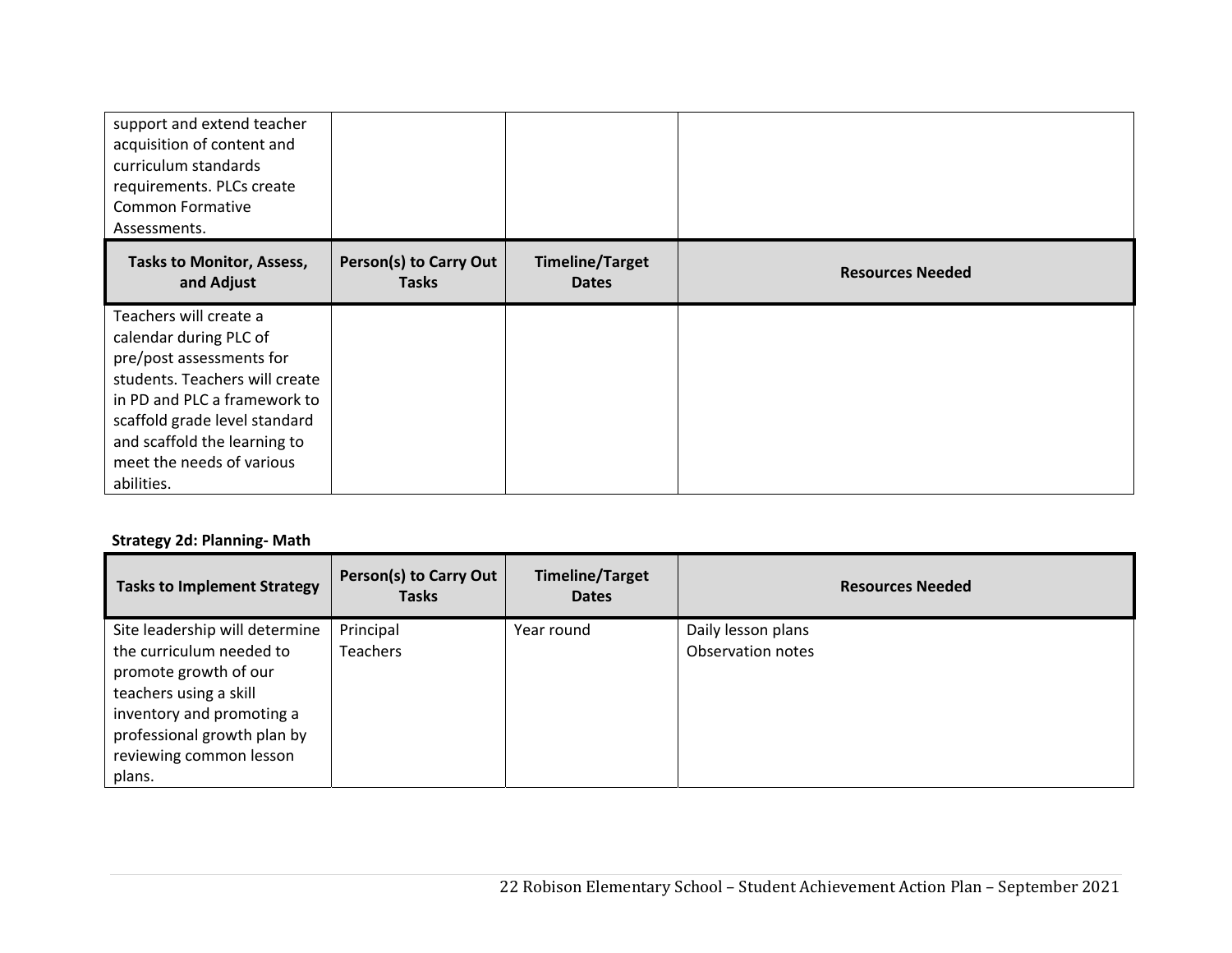| <b>Tasks to Monitor, Assess,</b><br>and Adjust | Person(s) to Carry Out<br><b>Tasks</b> | <b>Timeline/Target</b><br><b>Dates</b> | <b>Resources Needed</b> |
|------------------------------------------------|----------------------------------------|----------------------------------------|-------------------------|
| School will conduct regular                    | Teacher                                | Year Round                             | Assessments             |
| needs assessments and                          | <b>Support Staff</b>                   | Monthly                                | Lesson plans            |
| create plans to support                        | <b>MTSS</b>                            |                                        | Intervention plan       |
| students. Leadership will                      | <b>CSP</b>                             |                                        |                         |
| meet monthly to review goal,                   |                                        |                                        |                         |
| process and modify as                          |                                        |                                        |                         |
| needed and celebrate                           |                                        |                                        |                         |
| success.                                       |                                        |                                        |                         |
| Assessment's guide and                         | Teacher                                | Year Round                             | Assessments             |
| inform instruction at Robison                  | <b>Support Staff</b>                   | Daily                                  | Lesson plans            |
| at quarterly benchmarks                        | <b>MTSS</b>                            | During PLC's                           |                         |
| Common Math & ELA Lesson                       | <b>CSP</b>                             |                                        |                         |
| Plans as evident in Lesson                     |                                        |                                        |                         |
| plans and observations.                        |                                        |                                        |                         |

## *3. Improvement Goal: Subgroup Achievement (ELLs, ExEd, Hispanic and African American Students)*

# **Strategy 3a: Interventions**

| <b>Tasks to Implement Strategy</b>                                                                                                            | <b>Person(s) to Carry</b><br><b>Out Tasks</b> | <b>Timeline/Target</b><br><b>Dates</b> | <b>Resources Needed</b>                                                                        |
|-----------------------------------------------------------------------------------------------------------------------------------------------|-----------------------------------------------|----------------------------------------|------------------------------------------------------------------------------------------------|
| Robison's Leadership will meet<br>regularly to review PLC notes,<br>CFAs, and Benchmark results to<br>determine successes and<br>refinements. | Teacher                                       | Quarterly                              | District Curriculum Map, State Standards, Benchmark<br>Advance, Short Cycle Assessments (math) |
| <b>Tasks to Monitor, Assess, and</b><br>Adjust                                                                                                | <b>Person(s) to Carry</b><br><b>Out Tasks</b> | <b>Timeline/Target</b><br><b>Dates</b> | <b>Resources Needed</b>                                                                        |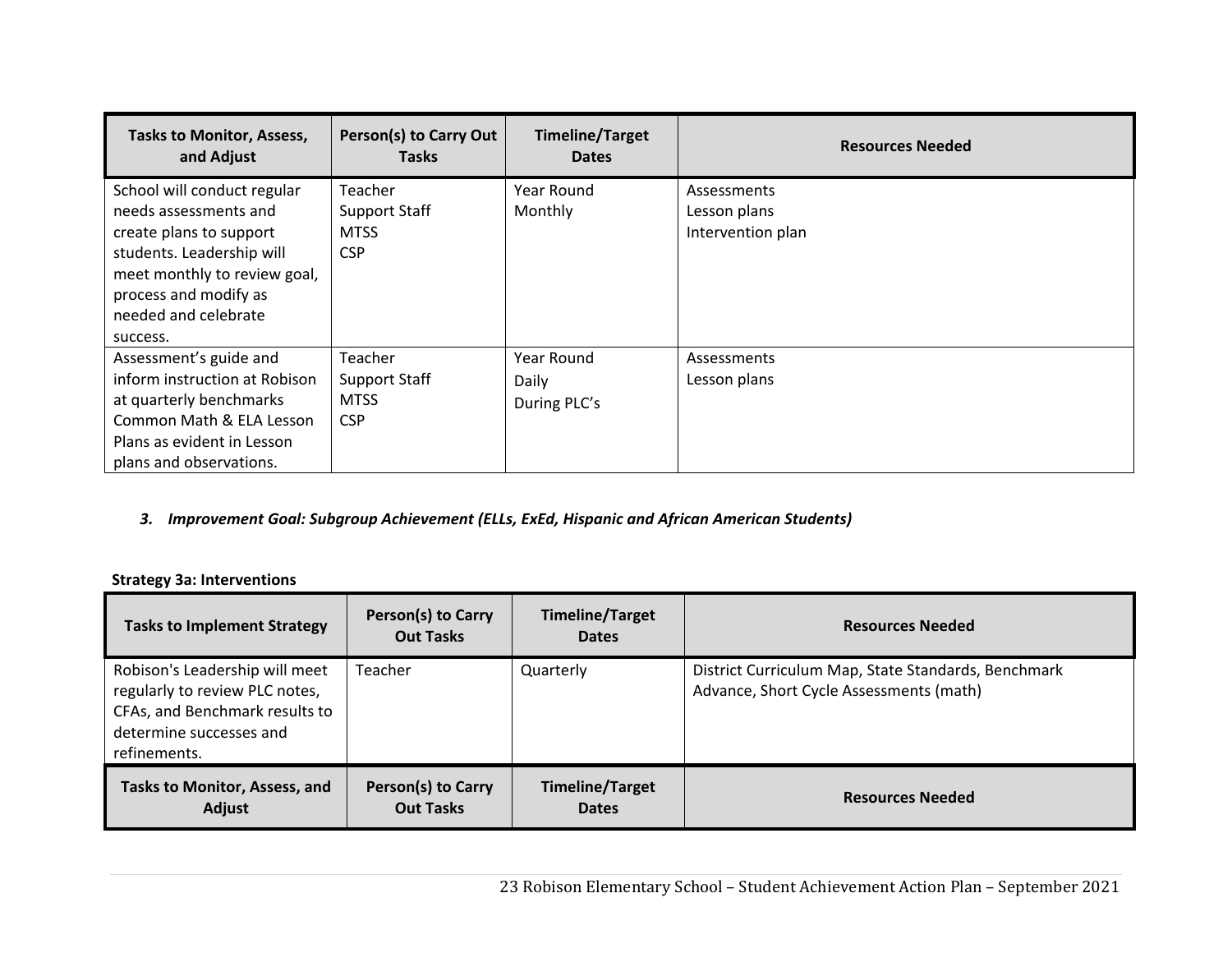| Standards by grade levels and      | Teachers/CSP          | Quarterly       | <b>Benchmark Advance Unit Assessments</b>       |
|------------------------------------|-----------------------|-----------------|-------------------------------------------------|
| focused interventions based on     |                       |                 | Lesson plans                                    |
| formative assessment data          |                       |                 | <b>PLC Notes</b>                                |
| results (i.e. MTSS) student        |                       |                 | MTSS notes                                      |
| academic success for all           |                       |                 | Other formative data                            |
| students is our collective school  |                       |                 |                                                 |
| target. Students are grouped by    |                       |                 |                                                 |
| needs for targeted instruction.    |                       |                 |                                                 |
| Imbedded Data Analysis at          | CSP/                  | Weekly          | <b>Benchmark Advance Unit Assessments</b>       |
| Robison supports high quality      | Teachers/MTSSF        |                 | Lesson plans                                    |
| implementation of                  |                       |                 | <b>PLC Notes</b>                                |
| grade/content level curriculum     |                       |                 | MTSS notes                                      |
| PLC extend teacher acquisition     |                       |                 | Other formative data                            |
| of content and curriculum          |                       |                 |                                                 |
| standards to further develop       |                       |                 |                                                 |
| intentional interventions.         |                       |                 |                                                 |
| Strong Tier I Instruction, Tier II | CSP/                  | Daily           |                                                 |
| and Tier III Interventions using   | Teachers/MTSSF        |                 |                                                 |
| the MTSS Process                   |                       |                 |                                                 |
| Teacher PD and the daily use of    | CSP, Teachers,        | Weekly and as   | <b>PD</b>                                       |
| <b>Equitable Practices</b>         | Principal             | needed          |                                                 |
|                                    |                       |                 |                                                 |
| Interventions - Math               | CSP/                  | Daily           | Data reports                                    |
| Interventionist for Tier 2 and     | Teachers/MTSSF        |                 |                                                 |
| Tier 3                             |                       |                 |                                                 |
| <b>MTSS Discussions</b>            | CSP/                  | At least weekly | MTSS reports and interventions                  |
| Support for subgroup students      | Teachers/MTSSF        |                 |                                                 |
| Interventions for ELA - Tier 2     |                       |                 |                                                 |
| and Tier 3                         |                       |                 |                                                 |
| Math Pathways and Pitfalls         | CSP/                  | During math     | MPP-West Ed                                     |
|                                    | Teachers/MTSSF        | instruction     |                                                 |
|                                    |                       |                 |                                                 |
| Family Liaison targets subgroup    | <b>Family Liaison</b> | As needed       | Needs survey and relationships between families |
| families to ensure equal access    |                       |                 |                                                 |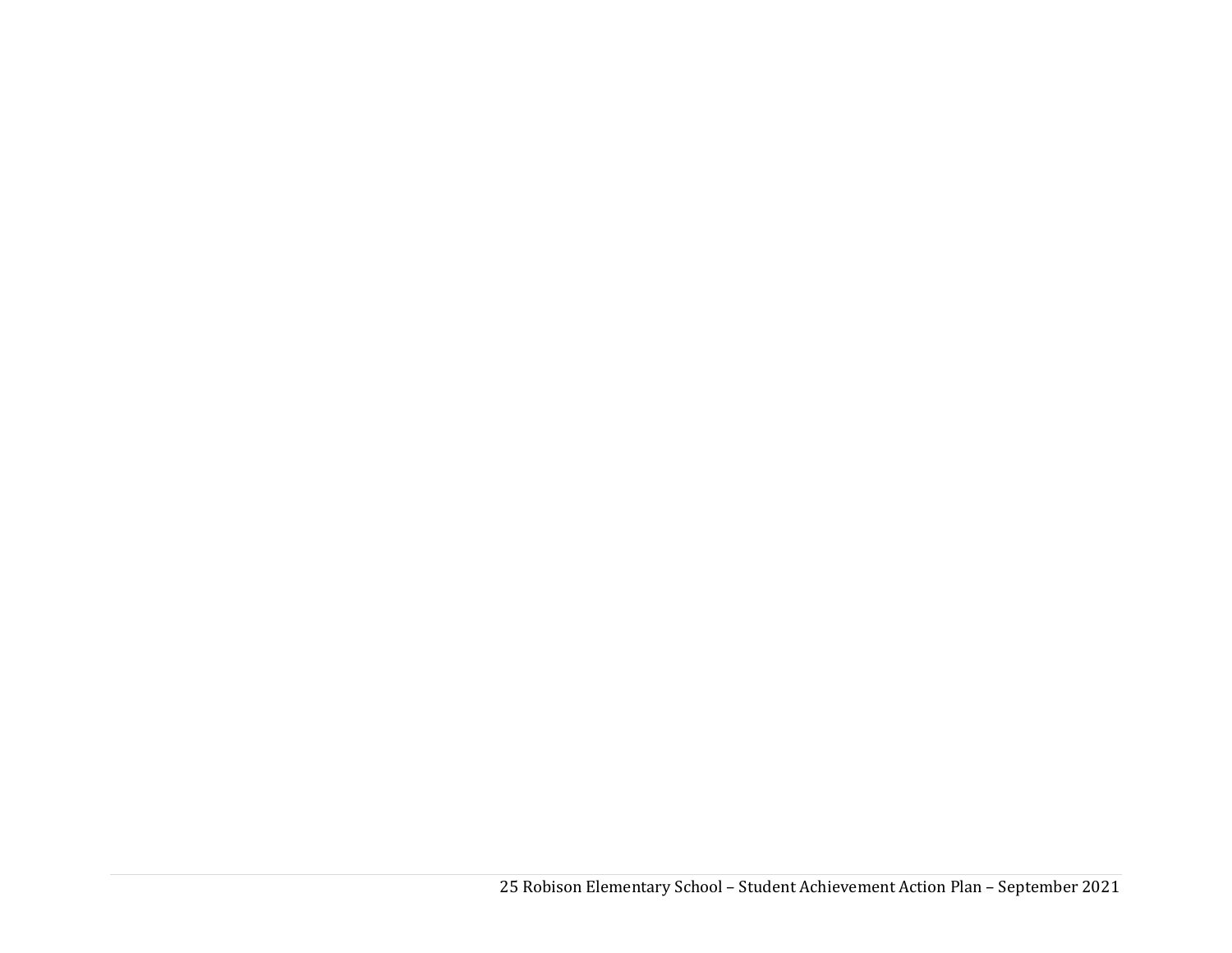# **5. Progress Monitoring**

During the 2021-2022 School Year, TUSD is strategically utilizing short cycle assessments from the following curricular adoptions: *Benchmark Advance, Eureka,* and *IXL*. These assessments are expected to be implemented at designated sites.

Short cycle assessments are designed to provide teachers with immediate feedback on students' performance towards standards mastery during the instructional cycle. By having set timeframes for providing short cycle assessments, teachers can engage in meaningful dialogue using actionable data during PLC/CTTs regarding students' growth and performance over time, and plan instruction to ensure students are on target to meet grade level standards. The schedule below shows the points at which the short cycle assessments take place.

| 2nd Grade                                                                                                                                                                                                                                                   | 3rd Grade                                                                                                                                                                                                                                                  | 4 <sup>th</sup> Grade                                                                                                                                                                                                                                      | 5 <sup>th</sup> Grade                                                                                                                                                                                                                                      |
|-------------------------------------------------------------------------------------------------------------------------------------------------------------------------------------------------------------------------------------------------------------|------------------------------------------------------------------------------------------------------------------------------------------------------------------------------------------------------------------------------------------------------------|------------------------------------------------------------------------------------------------------------------------------------------------------------------------------------------------------------------------------------------------------------|------------------------------------------------------------------------------------------------------------------------------------------------------------------------------------------------------------------------------------------------------------|
| <b>Benchmark</b>                                                                                                                                                                                                                                            | <b>Benchmark</b>                                                                                                                                                                                                                                           | <b>Benchmark</b>                                                                                                                                                                                                                                           | <b>Benchmark</b>                                                                                                                                                                                                                                           |
| <b>Advanced:</b>                                                                                                                                                                                                                                            | <b>Advanced:</b>                                                                                                                                                                                                                                           | <b>Advanced:</b>                                                                                                                                                                                                                                           | <b>Advanced:</b>                                                                                                                                                                                                                                           |
| Unit $1:$ by Sept. 24th<br>Unit 2: by Oct. 7th<br>Unit 3: by Oct. 29th<br>Unit 4: by Nov. 19th<br>Unit 5: by Dec. 10th<br>Unit 6: by Jan. 14th<br>Unit 7: by Feb. 4th<br>Unit 8: by March 4th<br>Unit 9: by April 1st<br>(optional)<br>Unit 10: by May 13th | Unit 1 : by Sept. 10th<br>Unit 2: by Oct. 1st<br>Unit 3: by Oct. 29th<br>Unit 4: by Nov. 19th<br>Unit 5: by Dec. 10th<br>Unit 6: by Jan. 14th<br>Unit 7: by Feb. 4th<br>Unit 8: by March 4th<br>Unit 9: by April 1st<br>(optional)<br>Unit 10: by May 13th | Unit 1 : by Sept. 10th<br>Unit 2: by Oct. 1st<br>Unit 3: by Oct. 29th<br>Unit 4: by Nov. 19th<br>Unit 5: by Dec. 10th<br>Unit 6: by Jan. 14th<br>Unit 7: by Feb. 4th<br>Unit 8: by March 4th<br>Unit 9: by April 1st<br>(optional)<br>Unit 10: by May 13th | Unit 1 : by Sept. 10th<br>Unit 2: by Oct. 1st<br>Unit 3: by Oct. 29th<br>Unit 4: by Nov. 19th<br>Unit 5: by Dec. 10th<br>Unit 6: by Jan. 14th<br>Unit 7: by Feb. 4th<br>Unit 8: by March 4th<br>Unit 9: by April 1st<br>(optional)<br>Unit 10: by May 13th |
| 2nd Grade Eureka                                                                                                                                                                                                                                            | <b>3rd Grade Eureka</b>                                                                                                                                                                                                                                    | <b>4th Grade Eureka</b>                                                                                                                                                                                                                                    | <b>5th Grade Eureka</b>                                                                                                                                                                                                                                    |
| Math:                                                                                                                                                                                                                                                       | Math:                                                                                                                                                                                                                                                      | Math:                                                                                                                                                                                                                                                      | Math:                                                                                                                                                                                                                                                      |
| Module 1: by Aug.<br>18th<br>Module 2: by Aug.<br>27 <sub>th</sub>                                                                                                                                                                                          | Module 1: by Aug.<br>27 <sub>th</sub><br>Module 2: by Sept.<br>21st                                                                                                                                                                                        | Module 1: by Aug.<br>27th<br>Module 2: by Sept.<br>17 <sub>th</sub>                                                                                                                                                                                        | Module 1: by Aug.<br>20 <sub>th</sub><br>Module 2: by Oct. 1st                                                                                                                                                                                             |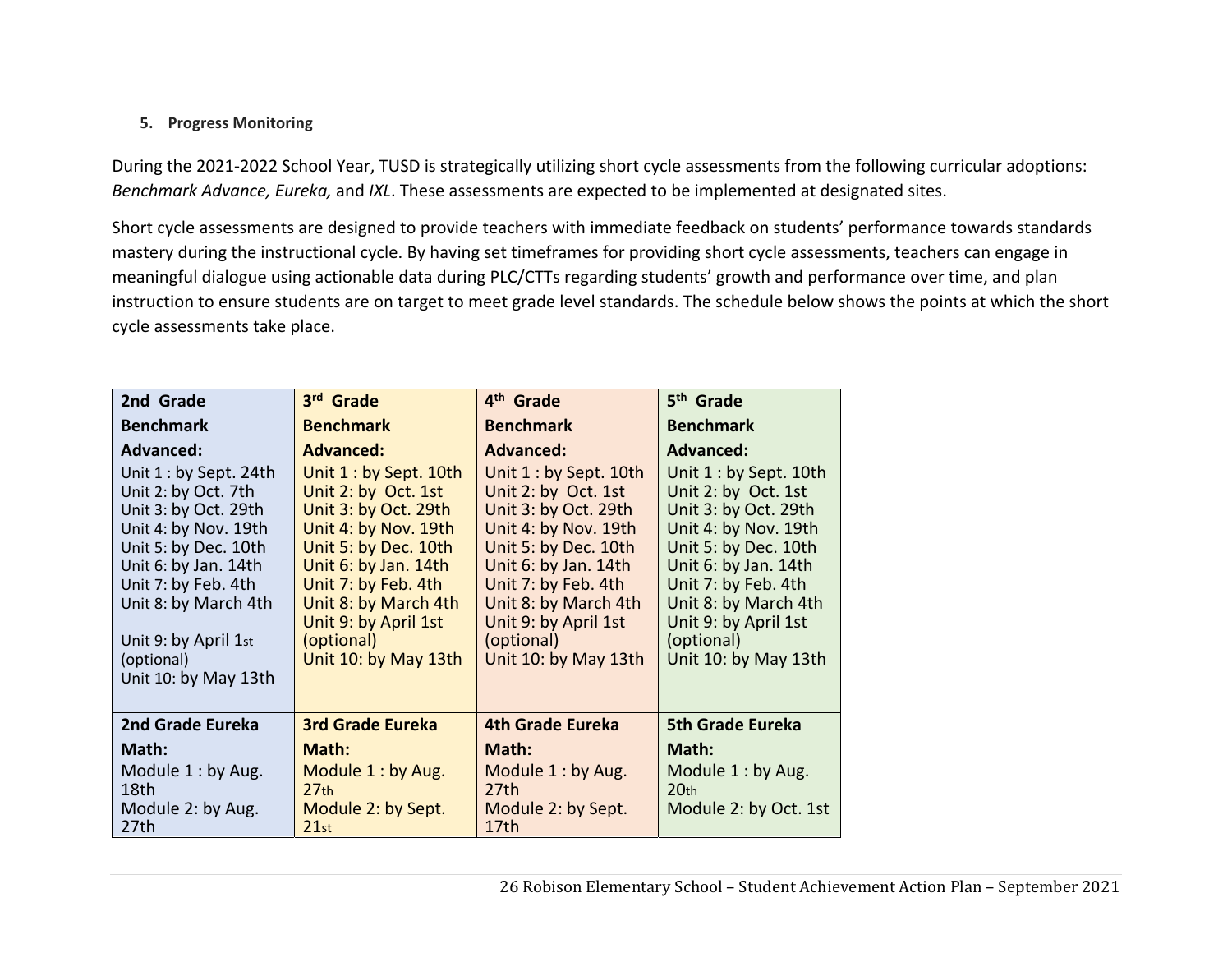| Module 3: by Sept.<br>24th<br>Module 4: by Nov.<br>19th<br>Module 5: by Jan.<br>21st<br>Module 6: by Feb.<br>18th<br>Module 7: by April<br>14th (optional)<br>Module 8: by May<br>13 <sub>th</sub>                                                        | Module 3: by<br>Nov.12th<br>Module 4: by Jan. 7th<br>Module 5: by Feb.<br>$11$ th<br>Module 6: by April 1st<br>(optional)<br>Module 7: by May<br>7th | Module 3: by Oct.<br>22nd<br>Module 5: by Jan<br>21st<br>Module 6: by March<br>10th<br>Module 4: by April<br>22nd (optional)<br>Module 7: by May<br>20th | Module 3: by Nov.<br>19th<br>Module 4: by Jan.<br>14 <sub>th</sub><br>Module 5: by March<br>10th<br>Module 6: by April<br>22nd (optional) |  |
|-----------------------------------------------------------------------------------------------------------------------------------------------------------------------------------------------------------------------------------------------------------|------------------------------------------------------------------------------------------------------------------------------------------------------|----------------------------------------------------------------------------------------------------------------------------------------------------------|-------------------------------------------------------------------------------------------------------------------------------------------|--|
| 6-11 IXL Continuous Diagnostic Assessments:<br>Window #1: Aug. $16 - 27$<br>Window #2: Sept. $13 - 24$<br>Window #3: Oct. 25 - Nov. 5<br>Window #4: Dec. $1 - 14$<br>Window #5: Jan. $18 - 28$<br>Window #6: Feb. 28 - Mar. 10<br>Window #7: May $2 - 13$ |                                                                                                                                                      |                                                                                                                                                          |                                                                                                                                           |  |

## **Next Steps**

## **Project Elevate and TUSD Goals for Short Cycle Assessment**

Project Elevate is a two-year program of structured support to improve teaching and learning which results in significant student academic gains. The support is focused in three areas: (1) Talent Management: to develop a comprehensive system to support an environment or effective recruitment, on‐going support, and retention; (2) Culture: to cultivate a strong culture where high expectations for all learners are evident and embraced by school; and (3) Instructional Infrastructure: to implement high quality curriculum and instruction, including an observation and feedback system and a cohesive assessment system focused on data driven decision making and data driven instruction.

This program is sponsored by the Arizona Department of Education and will provide ongoing mentoring for the principal, professional learning for the site's leadership team, and collaboration with district leadership. The Short-term goals are: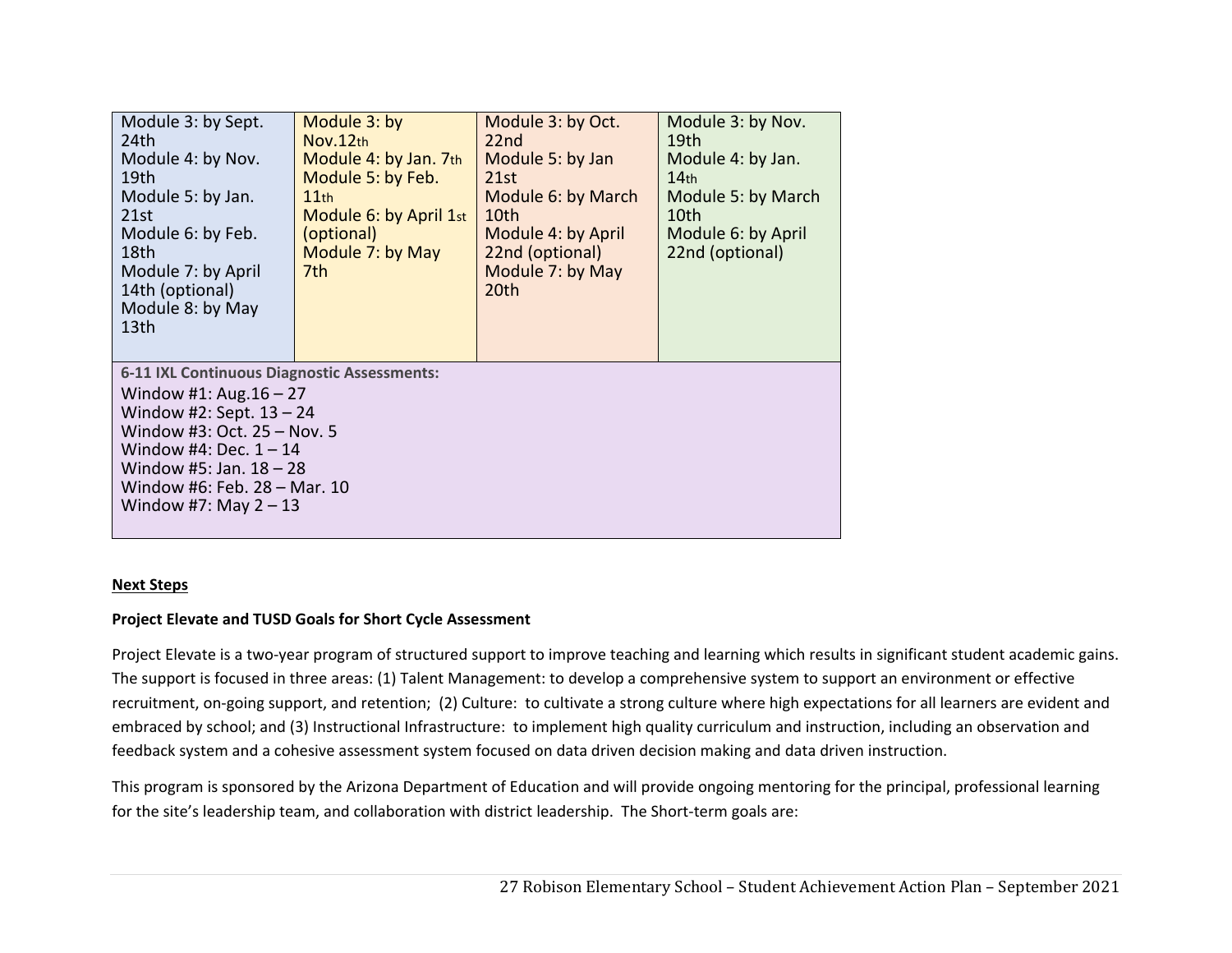• Develop equitable instructional infrastructure that includes high‐quality curriculum and instruction, observation and feedback, and a cohesive assessment system focused on data driven instruction

- Improve culture of equity, learning and high expectations for all
- Establish effective talent management systems

The long‐term goals are:

- Improve equity‐focused leadership competencies
- Improve teacher practices
- Achieve significant gains in student achievement
- Reduce achievement gaps between student subgroups
- Sustain highly effective equitable LEA and school systems

TUSD's D and F rated schools will participate in Project Elevate, beginning in the SY 2021-22. Concurrently, these 18 schools have shifted their assessment protocol to administer short cycle assessments to be more responsive to 'in the moment' instructional practices. This shift away from deficit-oriented strategies such as benchmark testing toward authentic, formative assessments will improve student learning. TUSD's goals in collaboration with Project Elevate are:

- To transform assessments districtwide to an ongoing formative cycle that teachers are in control of
- To utilize assessments as a strategy for learning rather than of learning.
- To shift current assessment and instructional practices for Project Elevate schools to a formative assessment model.
- To utilize short‐cycle assessments with Project Elevate